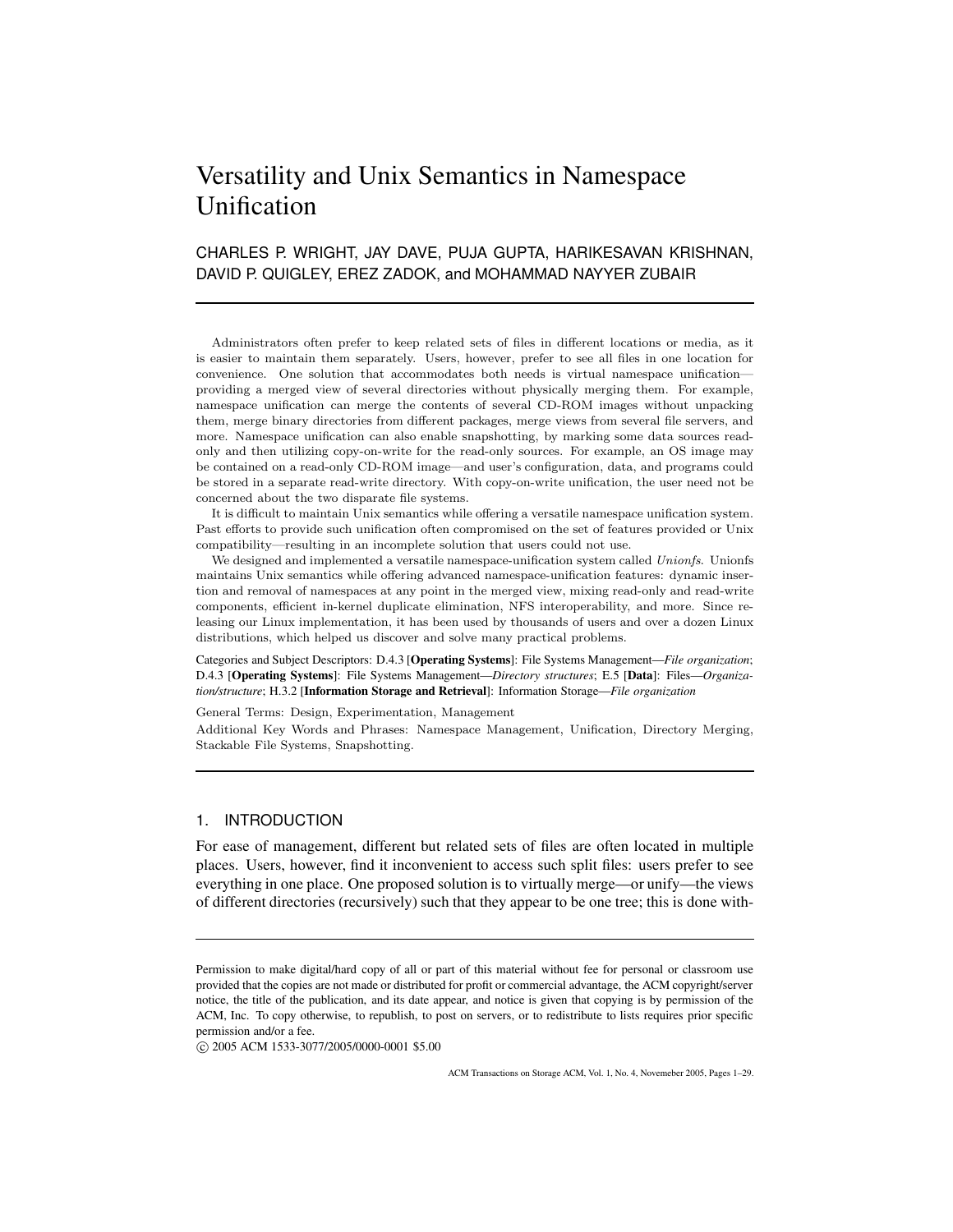out physically merging the disparate directories. Such *namespace unification* has the benefit of allowing the files to remain physically separate, but appear as if they reside in one location. The collection of merged directories is called a *union*, and each physical directory is called a *branch*. When creating the union, each branch is assigned a precedence and access permissions (i.e., read-only or read-write). At any point in time new branches may be inserted, or existing branches may be removed from the union. There are many possible uses for namespace unification. We explore six of them next.

- —Modern computing systems contain numerous files that are part of many software distributions. There are often several reasons to spread those files among different locations. For example, a wide variety of packages may be installed in separate sub-trees under /opt. Rather than requiring users to include large numbers of directories in their PATH environment variable, the administrator can simply unify the various components in /opt.
- —Another example of unification is merging the contents of several file servers. In a large organization, a user may have files on a variety of servers (e.g., their personal files on one, and each project could have its own server). However, on workstations it should appear as if all the user's files are in a common location—regardless of which server the files are really on. A standard mount cannot be used because mounting two file systems in the same place would hide the files that were mounted first. A namespaceunification file system can simply unify the various mount points into a common directory. Lastly, file servers may come online or go offline at any time. Therefore, a namespace-unification file system must be able to add and remove branches dynamically.
- —Large software collections are often distributed as split CD-ROM images because of the media's size limitations. However, users often want to download a single package from the distribution. To meet both needs, mirror sites usually have both the ISO images and the individual packages. This wastes the disk space and bandwidth because the same data is stored on disk and downloaded twice. For example, on our group's FTP server, we keep physical copies of the Fedora distribution only as ISO images; we loopbackmount the ISO images, and then we unify their contents to provide direct access to the RPMs and SRPMs.
- —It is becoming more and more common for OS software to be distributed on *live CDs*. Live CDs are bootable CD-ROMs (or DVDs) that contain an entire operating system in compressed format. Live CDs require no installation process, which simplifies administration: upgrading a machine is as simple as replacing the old CD with a new CD. The major drawbacks of live CDs are that the file system is read-only, and configuration changes are lost after a reboot. Unionfs can help solve both of these problems. To support the illusion of a writable CD-ROM, a high-priority RAM disk and the low-priority CD image can be unified. When a user tries to write to a file on the CD-ROM, Unionfs transparently copies the file to the higher-priority RAM disk. If the RAM disk is replaced with a persistent read-write file system, such as a USB flash drive (or hard disk), then configuration changes can be preserved across reboots.
- —Snapshotting is a useful tool for system administrators, who need to know what changes are made to the system while installing new software [McKusick and Ganger 1999; Hitz et al. 1994]. If the installation failed, the software does not work as advertised, or is not needed, then the administrator often wants to revert to a previous good system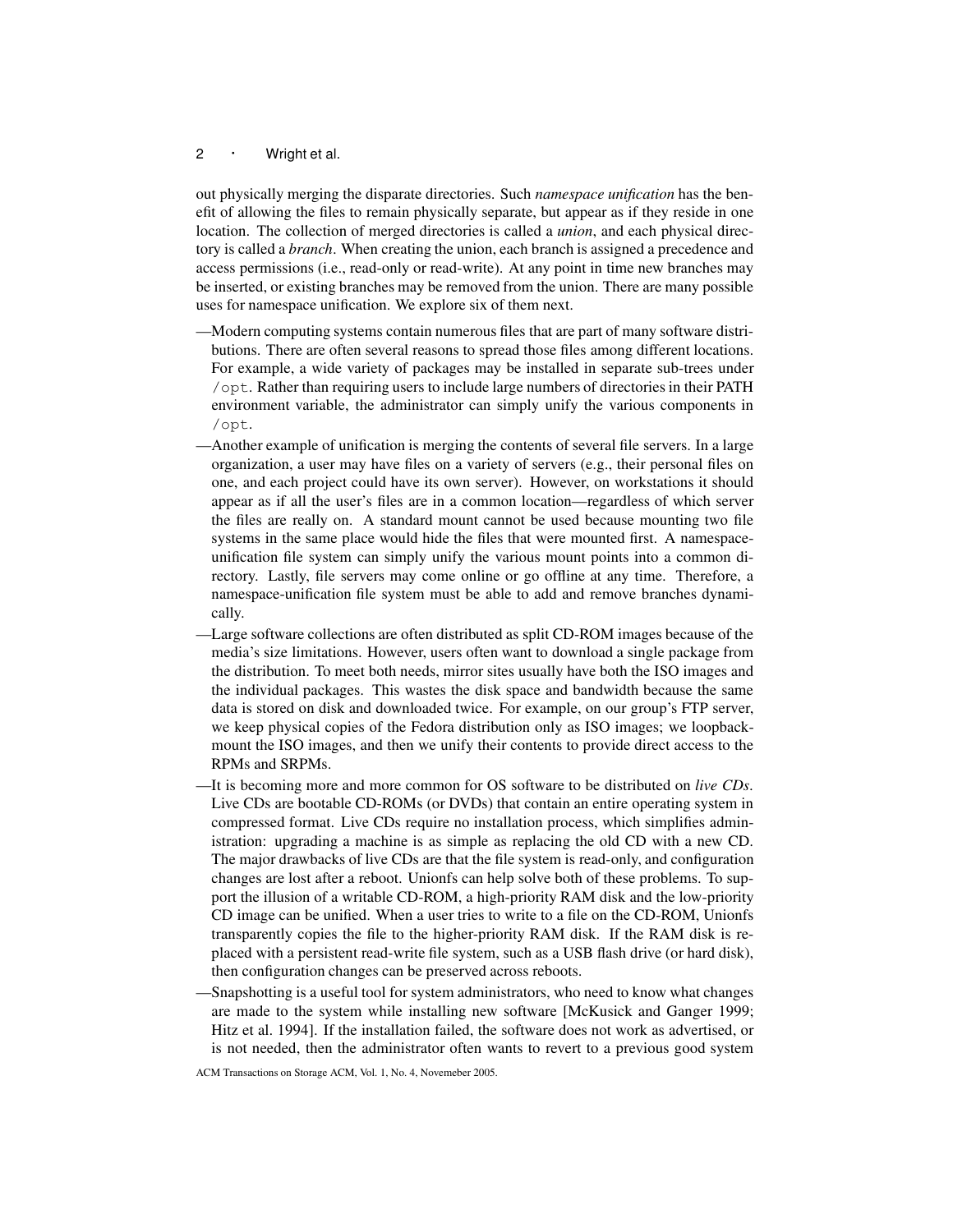state. Unification can provide a file system snapshot that carries out the installation of new software in a separate directory. Snapshotting is accomplished by adding an empty high-priority branch, and then marking the existing data read-only. If any changes are made to the read-only data, Unionfs transparently makes the changes on the new highpriority branch. The system administrators can then examine the exact changes made to the system and then easily keep or remove them.

—Similarly, when an Intrusion Detection System (IDS) detects a possible intrusion, it should prevent further changes to the file system, while legitimate users should be able to perform their tasks. Furthermore, false alarms can be very common, so the system should take some steps to protect itself (by carefully tracking the changes made by that process), but not outright kill the suspicious process. If an intrusion is suspected, then the IDS can create snapshots that the system administrator can examine afterward. If the suspected intrusion turns out to be a false positive, the changes can be merged into the file system. In addition to file system snapshots, Unionfs also supports *sandboxing*. Sandboxes essentially create a namespace fork at the time a snapshot is taken. Processes are divided into two (or more) classes: *bad* processes, which the IDS suspects are intrusions; and all other processes are *good*. The good processes write to one snapshot, and the bad processes write to another. The good processes see only the existing data, and changes made by other good processes. Likewise, the bad processes see only the existing data and changes made by bad procceses. The result is that bad data is never exposed to good processes.

Although the concept of virtual namespace unification appears simple, it is difficult to design and implement it in a manner that fully complies with expected Unix semantics. The various problems include handling files with identical names in the merged directory, maintaining consistency while deleting files that may exist in multiple directories, handling a mix of read-only and read-write directories, and more. Given these difficulties, it is not surprising that none of the past implementations solved all problems satisfactorily.

We have designed and built *Unionfs*, a namespace-unification file system that addresses *all* of the known complexities of maintaining Unix semantics without compromising versatility and the features offered. We support two file deletion modes that address even partial failures. We allow efficient insertion and deletion of arbitrary read-only or read-write directories into the union. Unionfs includes efficient in-kernel handling of files with identical names; a careful design that minimizes data movement across branches; several modes for permission inheritance; and support for snapshots and sandboxing. We have publicly released Unionfs, and it has been downloaded by thousands of users and is in use by over a dozen other projects. This wide dissemination has helped us to discover important design details that previous implementations have not considered. For example, maintaining a persistent and unique inode mapping, and resuming directory reads over NFS are both crucial for unifying distributed namespaces. We have also developed efficient yet easy-to-use user-space management utilities, which are essential for a production-quality system.

The rest of this article is organized as follows. Section 2 describes our overall design and Section 3 elaborates on the details of each Unionfs operation. Section 4 surveys related work. Section 5 compares the features of Unionfs with those offered by previous systems. We show that Unionfs provides new features and also useful features from past work. Section 6 analyzes Unionfs's performance. We show a small overhead of 0.2–1.5% for normal workloads, and acceptable performance even under demanding workloads. We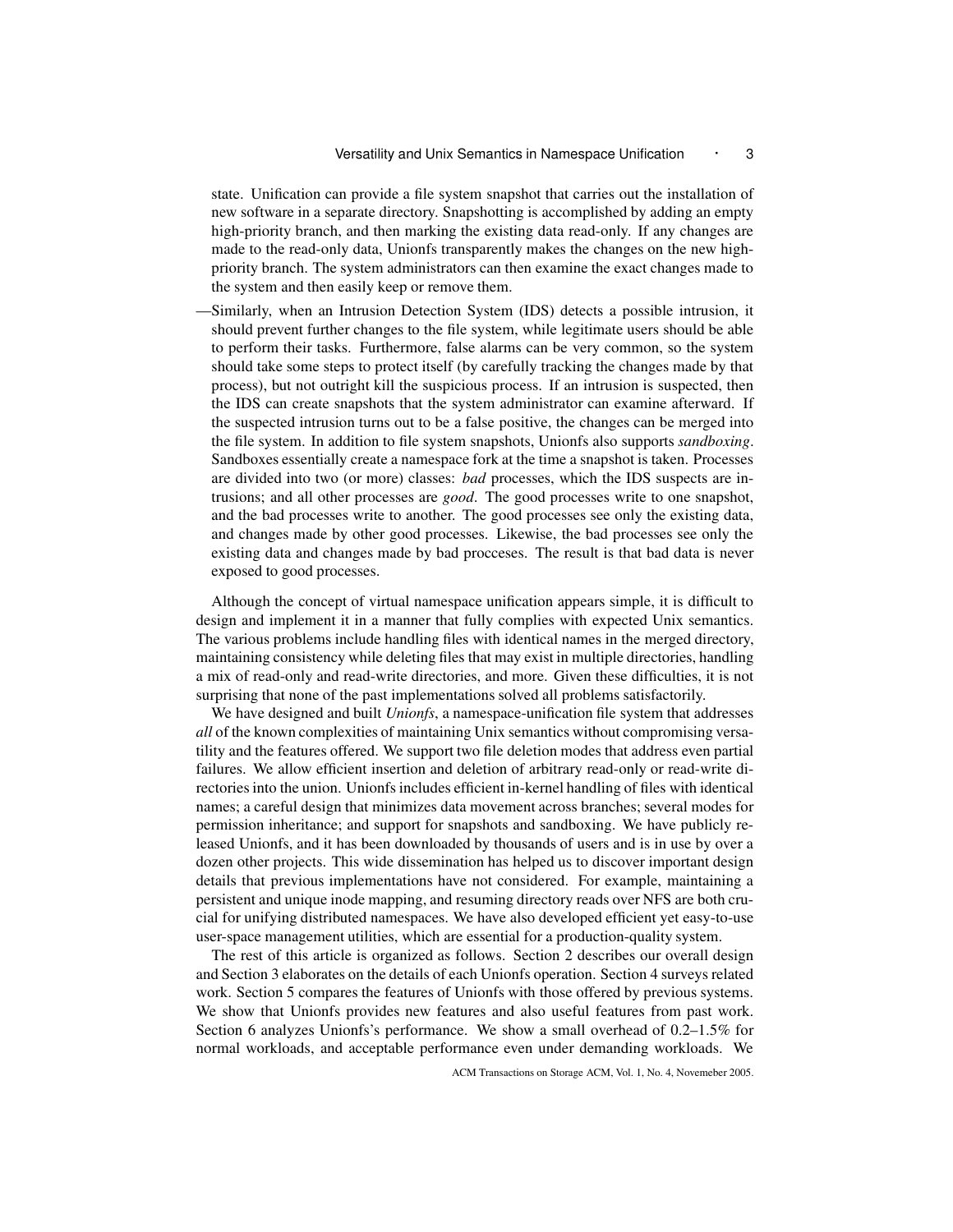conclude in Section 7 and suggest future directions.

# 2. DESIGN

Although the concept of virtual namespace unification appears simple, it is difficult to design and implement it in a manner that fully complies with expected Unix semantics. There are four key problems when implementing a unification file system.

The first problem is that two or more unified directories can contain files with the same name. If such directories are unified, then duplicate names must not be returned to userspace or it could break many programs. The solution is to record all names seen in a directory and skip over duplicate names. However, that solution can consume memory and CPU resources for what is normally a simpler and stateless directory-reading operation. Moreover, just because two files may have the same name, does not mean they have the same data or attributes. Unix files have only one data stream, one set of permissions, and one owner; but in a unified view, two files with the same name could have different data, permissions, or even owners. Even with duplicate name elimination, the question still remains which attributes should be used. The solution to this problem often involves defining a priority ordering of the individual directories being unified. When several files have the same name, files from the directory with a higher priority take precedence.

The second problem relates to file deletion. Since files with the same name could appear in the directories being merged, it is not enough to delete only one instance of the file because that could expose the other files with the same name, resulting in confusion as a successfully deleted file still appears to exist. Two solutions to this problem are often proposed. (1) Try to delete all instances. However, this multi-deletion operation is difficult to achieve atomically. Moreover, some instances may not be deletable because they could reside in read-only directories. (2) Rather than deleting the files, insert a *whiteout*, a special high-priority entry that marks the file as deleted. File system code that sees a whiteout entry for file  $F$  behaves as if  $F$  does not exist.

The third problem involves mixing read-only and read-write directories in the union. When users want to modify a file that resides in a read-only directory, the file must be copied to a higher-priority directory and modified there, an act called a *copyup*. Copyups only solve part of the problem of mixing read-write and read-only directories in the union, because they address data and not meta-data. Past unification file systems enforced a simpler model: all directories except the highest-priority one are read-only. Forcing all but the highest-priority branch to be read-only tends to clutter the highest-priority directory with copied-up entries for all of the remaining directories. Over time, the highest-priority directory becomes a de-facto merged copy of the remaining directories' contents, defeating the physical separation goal of namespace unification.

The fourth problem involves name cache coherency. For a union file system to be useful, it should allow additions to and deletions from the set of unified directories. Such dynamic insertions and deletions in an active, in-use namespace can result in incoherency of the directory name-lookup cache. One solution to this problem is to simply restrict insertions into the namespace to a new highest-priority directory.

We designed Unionfs to address these problems while supporting n underlying *branches* or directories with the following three goals:

—**No artificial constraints on branches** To allow Unionfs to be used in as many applications as possible, we do not impose any unnecessary constraints on the order or attributes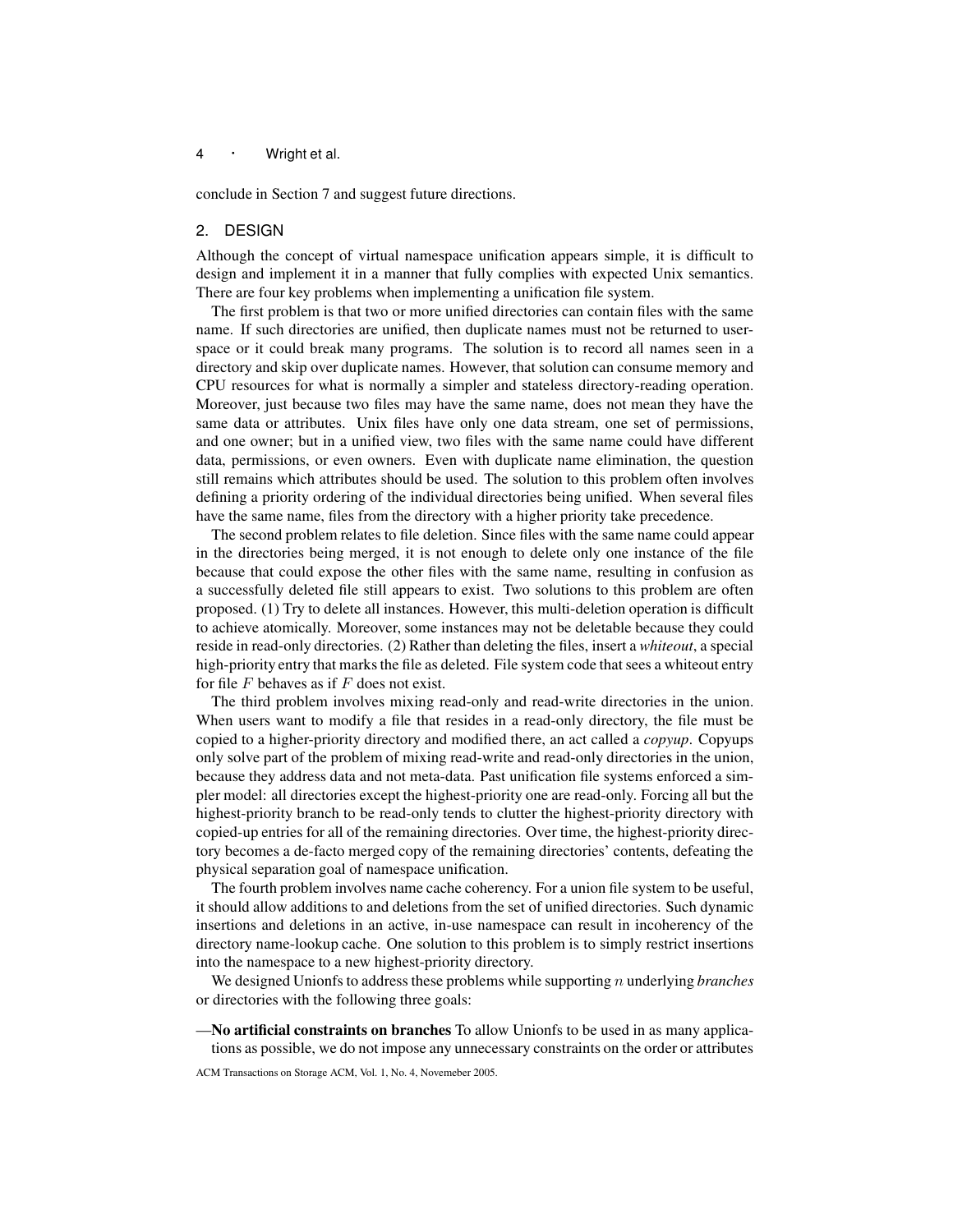of branches. We allow a mix of multiple read-write and read-only branches. Any branch can be on any file system type. We support dynamic insertion and removal of branches in any order. The only restriction we impose was that in a read-write union, the highestpriority branch must be read-write. This restriction is required because a highest-priority read-only branch cannot be overridden by another branch.

- —**Maintain Unix Semantics** One of our primary goals was to maintain Unix semantics, so that existing applications continue to work. A Unionfs operation can include operations across several branches, which should succeed or fail as a unit. Returning partial errors can confuse applications and also leave the system in an inconsistent state. Through a careful ordering of operations, a Unionfs operation succeeds or fails as a unit.
- —**Scalability** We wanted Unionfs to have a minimal overhead even though it consists of multiple branches across different file systems. Therefore, we only look up a file in the highest priority branch unless we need to modify the file in other branches; once found, we use the OS caches to save the lookup results. We delay the creation of directories that are required for copyup. We leave files in the branch in which they already exist and avoid copying data across branches until required.

Next, we describe the following three general aspects of Unionfs's design: stacking VFS operations, error propagation, copyup and parent directory creation, and whiteouts. We provide operational details of Unionfs in Section 3.

*Stacking VFS Operations.* Stackable file systems are a technique to layer new functionality on existing file systems [Zadok and Nieh 2000]. A stackable file system is called by the VFS like other file systems, but in turn calls another file system instead of performing operations on a backing store such as a disk or an NFS server. Before calling the lowerlevel file system, stackable file systems can modify the operation, for example encrypting data before it is written to disk.



Fig. 1. Unionfs: A stackable fan-out file system can access N different branches directly. In this example, the branches are a read-write Ext2 file system, a read-only Ext2 file system, a read-write NFS file system, and a read-only ISO9660 file system.

Unionfs is a stackable file system that operates on multiple underlying file systems. It has an n-way fan-out architecture as shown in Figure 1 [Rosenthal 1990; Heidemann and Popek 1994]. The benefit of this approach is that Unionfs has direct access to all underlying directories or branches, in any order. A fan-out structure improves performance and also makes our code base more applicable to other fan-out file systems like replication, load balancing, etc.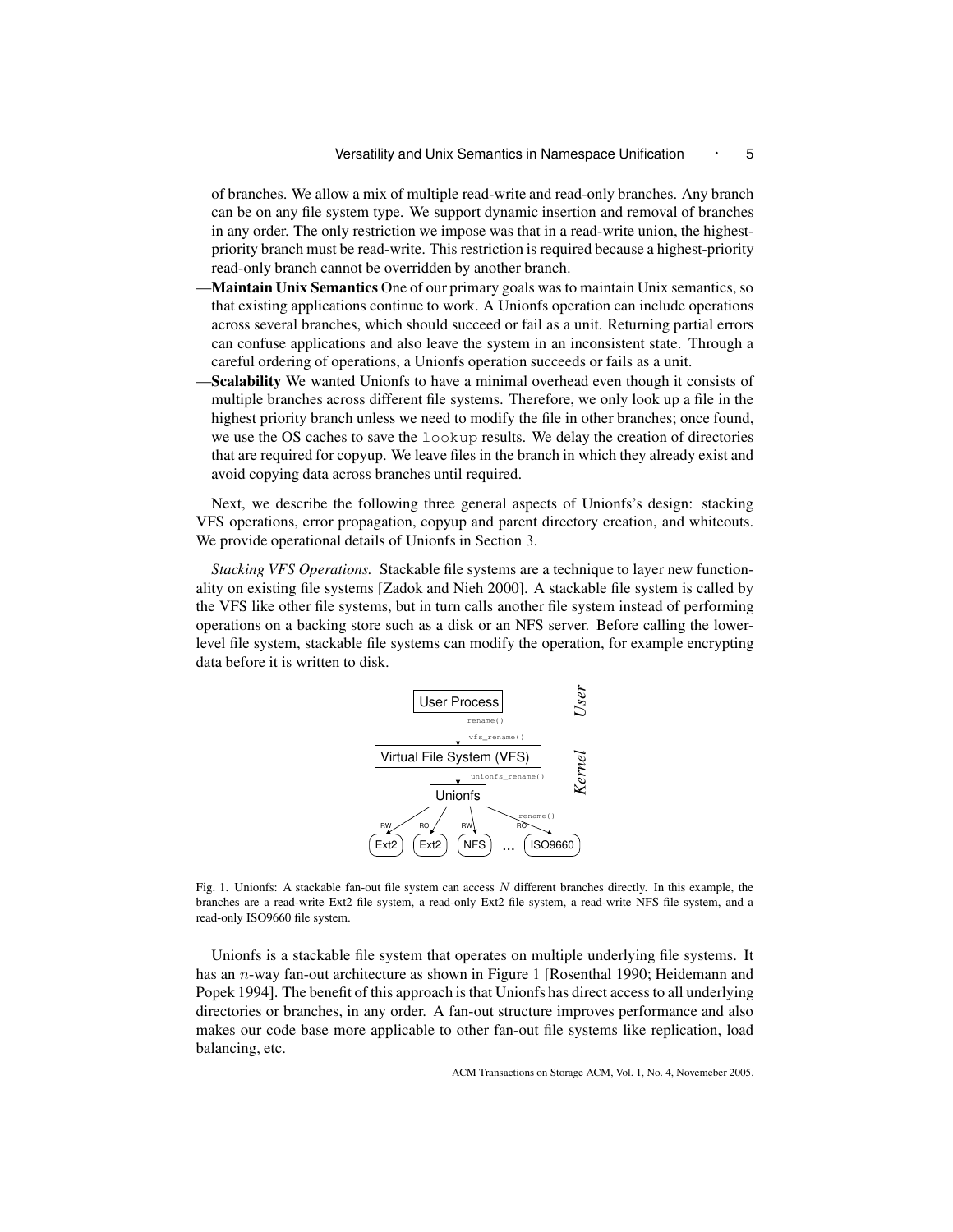Unionfs merges the contents of several underlying directories. In Unionfs, each branch is assigned a unique precedence so that the view of the union presented to the user is always unambiguous. An object to the *left* has a higher precedence than an object to the *right*. The *leftmost* object has the highest precedence.

For regular files, devices, and symlinks, Unionfs performs operations only on the leftmost object. This is because applications expect only a single stream of data when accessing a file. For directories, Unionfs combines the files from each directory and performs operations on each directory. Operations are ordered from left to right, which preserves the branch precedence. A delete operation in Unionfs may be performed on multiple branches. Unionfs starts delete operations in reverse order, from right to left, so that if any operation fails, then Unionfs does not modify the leftmost entry until all lower-priority operations have succeeded. This preserves Unix semantics even if the operation fails in some branches, because the user-level view remains unchanged. For all operations in Unionfs, we take advantage of existing VFS locking to ensure atomicity.

*Error Propagation.* Unionfs may operate on one or more branches, so the success or the failure of any operation depends on the successes and the failures in multiple branches. If part of an operation fails, then Unionfs gives the operation another chance to succeed. For example, if a user attempts to create a file and gets an error (e.g., a read-only file system error), then Unionfs attempts to create the file to the left.

*Copyup and Parent Directory Creation.* Unionfs attempts to leave a file on the branch where it initially existed. However, Unionfs transparently supports a mix of read-only and read-write branches. Instead of returning an error from a write operation on a read-only branch, Unionfs movesthe failed operation to the left by copying the file to a higher priority branch, a *copyup*.

To copy up a file, Unionfs may have to create an entire directory structure (e.g., to create the file  $a/b/c/d$ , it creates a, b, and c first). Unlike BSD Union Mounts, which clutter the highest-priority branch by creating the directory structure on every lookup [Pendry and McKusick 1995], Unionfs creates directories only when they are required.

An important factor for security is the permissions of the copied-up files and the intermediate directories created. Unionfs provides three modes for choosing permissions: COPYUP OWNER sets the mode and the owner to that of the original file; COPYUP CONST sets the mode and the owner to fixed ones specified at mount time; and COPYUP CURRENT sets the mode and the owner based on the current umask and owner of the process that initiated the copyup. These policies fulfill the requirements of different sites. COPYUP\_OWNER provides the security of the original file and preserves Unix semantics, but charges the owner's quota. COPYUP CONST allows administrators to control the new owner and mode of copied up files. COPYUP CURRENT is useful when the current user should have full permissions on the copied up files, and affects the current user's quota.

The Unix permission model allows situations where a user can change a file, but cannot change the directory in which it resides. However, if said file exists on a read-only branch, then it must be copied up, which involves creating a new file (i.e., modifying the directory). To solve this problem, we change the current process's file-system user ID to the owner of the directory before creating the file, and restore it to the original afterward. We have previously used this technique to implement ad-hoc groups in our stackable encryption file system [Wright et al. 2003]. Because only the copy-up operation is performed with the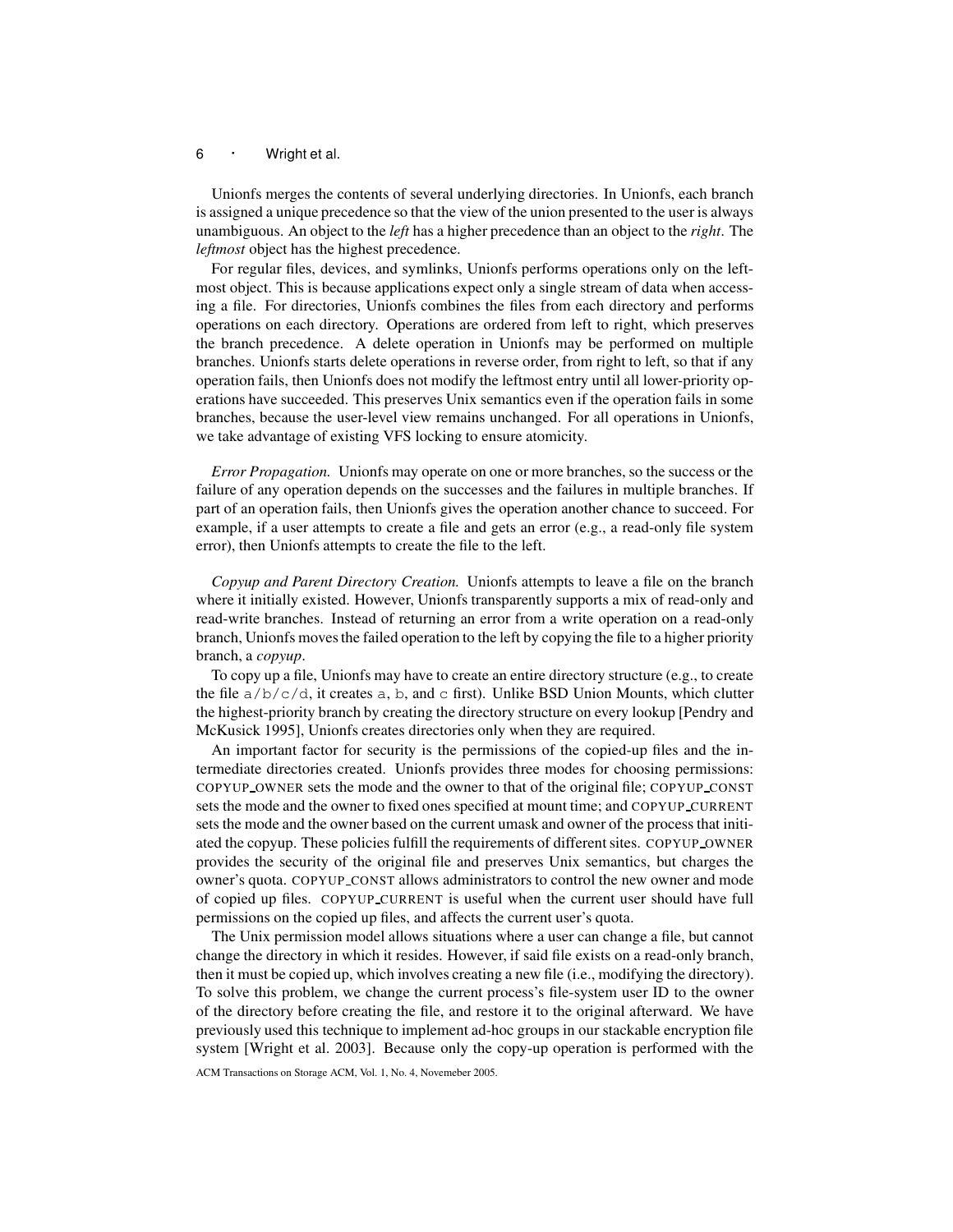elevated permissions and Unionfs already checked the permissions on the copied-up file, this method does not introduce any security holes.

*Whiteouts.* Whiteouts are used to hide files or directories in lower-priority branches. Unionfs creates whiteouts as zero length files, named  $\cdot$  wh. F where F is the name of the file or directory to be hidden. This uses an inode, but no data blocks. The whiteouts are created in the current branch or in a higher priority branch of the current branch. One or more whiteouts of a file can exist in a lower priority branch, but a file and its whiteout cannot exist in the same branch. Depending on a mount-time option, Unionfs creates whiteouts in unlink-like operations as discussed in Sections 3.5 and 3.6. Whiteouts for files are created atomically by renaming F to .wh. F, and then truncating .wh. F. For other types of objects,  $.$  wh.  $F$  is created, and then the original object is removed.

## 3. OPERATIONAL DETAILS

In this section, we describe individual Unionfs operations. First, we describe Linux VFS objects in Section 3.1. We describe lookup and open in Section 3.2, directory reading in Section 3.3, creating new objects in Section 3.4, deleting objects in Section 3.5, rename in Section 3.6, dynamic branch insertion and deletion in Section 3.7, user-space utilities in Section 3.8, and sandboxing using split-view caches in Section 3.9

## 3.1 VFS Objects

We discuss Unionfs using Linux terminology. Unionfs defines operations for four VFS objects: the *superblock*, the *inode*, the *file*, and the *directory entry*. The superblock stores information about the entire file system, such as used space, free space, and the location of other objects (e.g., inode objects). The superblock operations include unmounting a file system and deleting an inode. The inode object is a physical instance of a file that stores the file data and attributes such as owner, permissions, and size. Operations that manipulate the file system namespace, like create, unlink, and rename, are inode operations. The file object represents an open instance of a file. Each user-space file descriptor maps to a file object. The file operations primarily deal with opening, reading, and writing a file. The directory entry, also called a *dentry*, represents a cached name for an inode in memory. On lookup, a dentry object is created for every component in the path. If hard links exist for a file, then an inode may have multiple names, and hence multiple dentries. The kernel maintains a *dentry cache* (dcache) which in turn controls the *inode cache*. The dentry operations include revalidating dentries, comparing names, and hashing names.

# 3.2 Lookup and Open

Lookup is one of the most important inode operations. It takes a directory inode and a dentry within that directory as arguments, and finds the inode for that dentry. If the name is not found, it returns a *negative* dentry—a dentry that does not have any associated inode. Only the leftmost file is used for read-only meta-data operations or operations that only modify data. Unionfs proceeds from left to right in the branches where the parent directory exists. If the leftmost entry that is found is a file, then Unionfs terminates the search, preventing unnecessary lookups in branches to the right. We call this early termination a *lazy lookup*. In operations that operate on all underlying files, such as unlink, Unionfs calls the lower-level lookup method on each branch to the right of the leftmost file to populate the branches that were skipped.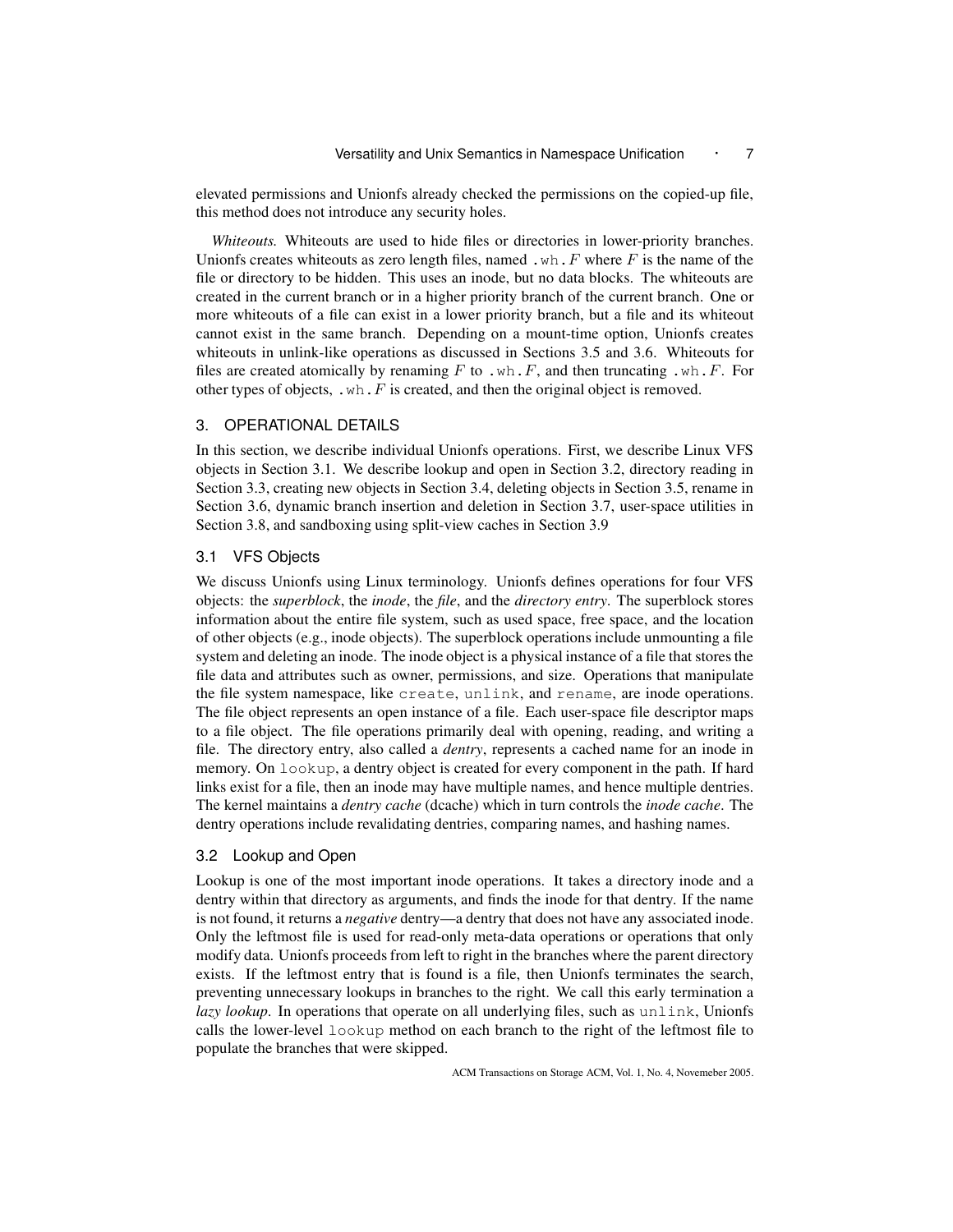Unionfs provides a unified view of directories in all branches. Therefore if the leftmost entry is a directory, Unionfs looks it up in all branches. If there is no instance of the file or the directory that Unionfs is looking up, it returns a negative dentry that points to the leftmost parent dentry.

In each branch, Unionfs also looks up the whiteout entry with the name of the object it is looking for. If it finds a whiteout, it stops the lookup operation. If Unionfs found only negative dentries before the whiteout dentry, then lookup returns a negative dentry for the file or the directory. If Unionfs found any dentries with corresponding inodes (i.e., objects that exist), then it returns only those entries.

*Inode Numbers.* If an object is found during lookup, then the read inode method is called to instantiate the corresponding in-memory inode object. A key question that lookup must answer is what inode number to assign to the newly instantiated Unionfs inode. There are two key requirements for inode numbers: (1) the inode number must be unique within the Unionfs file system, and (2) the inode number should be persistent. The first requirement, *uniqueness* stems from the VFS using the inode number as a key to read the on-disk inode and user-level applications using the inode to identify files uniquely. User-level applications retrieve files' inode numbers to detect hard links. If two files on the same file system have the same inode number, then applications assume that the files are the same. If a union contains files from two branches on separate file systems, then it is possible for the lower-level inode numbers to "trick" the application into losing one of the files. The second requirement, *persistence*, is motivated by support for NFS mounts and hard link detection. If inode numbers change, then the kernel NFS server returns a "Stale NFS file handle" to NFS clients. User-level applications like  $\text{diff}$  compare inode numbers to check if two files are the same, and if two files have different inode numbers, then diff must compare the whole file, even if there are no differences.

To solve these two problems, Unionfs maintains a persistent map of unique inode numbers. When a file is first seen by Unionfs, it is assigned a unique Unionfs inode number and entered into two maps: a forward map and a reverse map. The forward map translates the Unionfs inode number to the lower-level inode number and the corresponding branch. The Unionfs inode number is also stored in a reverse map for each lower-level file system. The reverse map is used by the lookup and readdir operations. When a file or directory is subsequently accessed, Unionfs uses the lower-level inode as a key in the reverse map to retrieve the correct Unionfs inode number. This prevents utilities like tar from mistakenly identifying two distinct files as the same file, or utilities like  $\text{diff}$  from identifying two different files as the same file. NFS file handles on Linux identify objects using inode numbers. Therefore, when Unionfs is presented with an inode number, it must be able to identify which object it belongs to. The forward map can be used to retrieve the corresponding lower-level object for NFS requests. We have not yet implemented this feature for NFS file handles, but we describe a design for it in Section 7.1.

The forward and reverse maps have a low-space overhead. The forward map has a constant overhead of 4,377 bytes, and an overhead of 9 bytes per file or directory in the Union. If we assume the average file size is 52,982 bytes (this is the average size on our groups file server's /home directory, which has over five million files belonging to 82 different users), then the space overhead is 0.017% of the used disk space. The reverse maps each have a fixed overhead of 64 bytes, and an additional 8 bytes per inode allocated on the lower-level file system. Most FFS-like file systems allocate a fixed number of inodes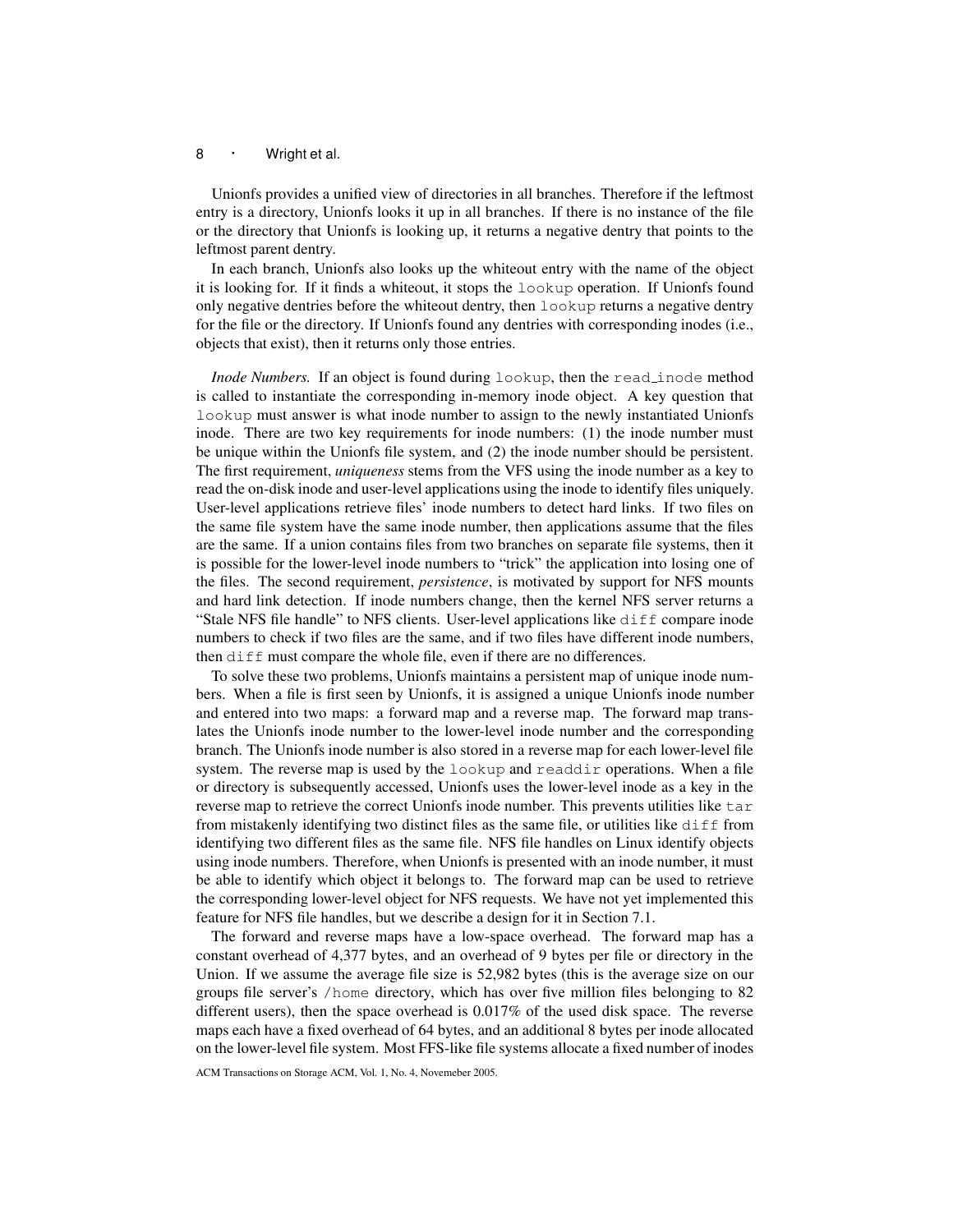per-block. For example, Ext2 allocates one inode per 4096-byte block by default. This means that the reverse maps have a space overhead of just under 0.2% of the file system size. Overall, the space overhead for the forward and reverse map is negligible at around 0.212%.

*Open.* When opening a file, Unionfs opens the lower-level non-negative dentries that are returned by the lookup operation. Unionfs gives precedence to the leftmost file, so it opens only the leftmost file. However, for directories, Unionfs opens all directories in the underlying branches, in preparation for readdir as described in Section 3.3. If the file is in a read-only branch and is being opened for writing, then Unionfs copies up the file and opens the newly copied-up file.

# 3.3 Readdir

The readdir operation returns directory entries in an open directory. A directory in Unionfs can contain multiple directories from different branches, and therefore a readdir operation in Unionfs is composed of multiple readdir operations.

Priority is given to the leftmost file or directory. Therefore, Unionfs's readdir starts from the leftmost branch. Unionfs eliminates duplicate instances of files or directories with the same name in the kernel. Any whiteout entry to the left hides the file or the directory to the right. To eliminate duplicates, Unionfs records the names of files, directories, and whiteouts that have already been returned in a hash table that is bound to the open instance of the directory (i.e., in the kernel  $f \in \text{let}$  is determined. Unionfs does not return names that have already been recorded.

Previous unification file systems either did not perform duplicate elimination, or performed it in user level (e.g., in the C library). Duplicate elimination is important because most user-space applications cannot properly handle duplicate names (e.g., a utility like cp might copy the data twice). User-level duplicate elimination is not sufficient because Unionfs could not be exported over NFS. Moreover, on Linux there are many C libraries available, and changing all of them is not practical.

It is essential to find and add entries in the hash table efficiently. We use fixed-sized hash elements that are allocated from a dedicated kernel-cache. To reduce collisions, each directory-reading operation computes an appropriate hash-table size. The first time a directory is read, the size of the hash table is determined heuristically based on the size in bytes of the lower-level directories. As entries are added, a counter is incremented. When the directory-reading operation completes, this value is stored for the next operation. On subsequent directory-reading operations, the hash table is automatically sized based on this value.

On Unix, most processes that read directories open the directory, read each entry sequentially, and then close the directory. In a traditional Unix directory, processes can use the seek system call to obtain the current offset in a directory, then close the directory. After re-opening the directory, the process can call seek to resume reading from previously returned offset. Unionfs directories are different from most directories in that it is only possible to seek to the current offset (programs such as  $\perp$  s require this functionality) or the beginning of the directory.

Offsets have the further requirement that they are unique, and should also be increasing. The underlying file systems may use all 32-bits of the offset and there are several underlying directories, so it is not possible to create a simple one-to-one function between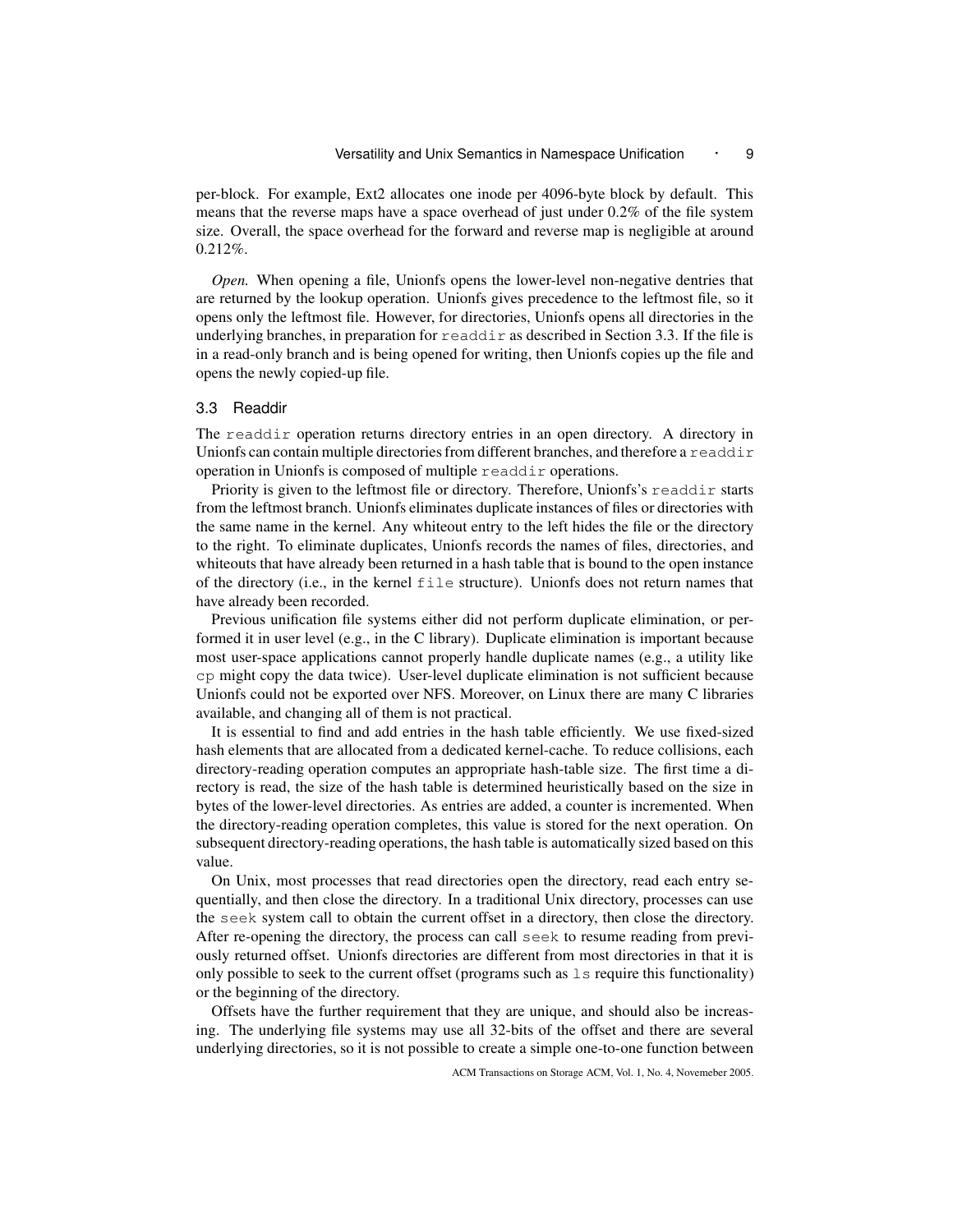Unionfs directory offset and the directory offset on a given branch. Unionfs uses an artificial directory offset that consists of a 12-bit unique identifier, and a 20-bit count of returned entries.

Special care must be taken to support directory-reading operations over NFS. The NFS (v2 and v3) protocol is stateless, so there is no concept of an open or closed file. For each individual directory-reading operation, the in-kernel NFS server re-opens the directory, seeks to the last offset, reads a number of entries, records the offset, and closes the directory. To support reading directories over NFS, Unionfs maintains a cache of partially-read directories' state indexed by the directory offset and a unique identifier.

When a directory is closed, if there are unread entries, then the current hash table of names is stored in the in-memory inode structure indexed by the current offset. When a seek operation is performed on the directory, the 12-bit identifier is used to find the appropriate structure. The 20-bit offset is also compared and an error is returned if they do not match. If the partially-read directory state is not used for more than five seconds, then it is expunged. This prevents state from partially-read directories from consuming too much kernel memory, but directory-reading operations cannot be resumed after a five second pause.

# 3.4 Creating New Objects

A file system creates objects with create, mkdir, symlink, mknod, and link. Although these operations instantiate different object types, their behavior is fundamentally similar.

Unionfs creates a new object using the negative dentry returned by the  $l$ ookup operation. However, a negative dentry may exist because a whiteout is hiding lower-priority files. If there is no whiteout, then Unionfs instantiates the new object. A file and its whiteout cannot exist in the same branch. If Unionfs is creating a file and finds a whiteout, it renames the whiteout to the new file. The rename of the whiteout to the file ensures the atomicity of the operation and avoids any partial failures that could occur during unlink and create operations.

For mkdir, mknod, and symlink, Unionfs instantiates the new object and then removes the whiteout. To ensure atomicity, the inode of the directory is locked during this procedure. However, if mkdir succeeds, the newly-created directory merges with any directories to the right, which were hidden by the removed whiteout. This would break Unix semantics as a newly created directory is not empty. When a new directory is created after removing a whiteout, Unionfs creates whiteouts in the newly-created directory for all the files and subdirectories to the right. To ensure that the on-disk state is consistent in case of a power or hardware failure, before mounting Unionfs, a *high-level* fsck can be run. Any objects that exist along with their whiteout are detected, and can optionally be corrected—just like when a standard  $f$  sck detects inconsistencies.

## 3.5 Deleting Objects

Unionfs supports two deletion modes: DELETE ALL and DELETE WHITEOUT. We describe each mode with pseudo-code. We use the following notations:

- $L_X$  Index of the leftmost branch where X exists
- $R_X$  Index of the rightmost branch where X exists
- $\overline{X}$  Whiteout entry for X
- $X[i]$  lower-level object of X in branch i

Additionally, we omit most error handling to conserve space yet provide the essence of

ACM Transactions on Storage ACM, Vol. 1, No. 4, Novemeber 2005.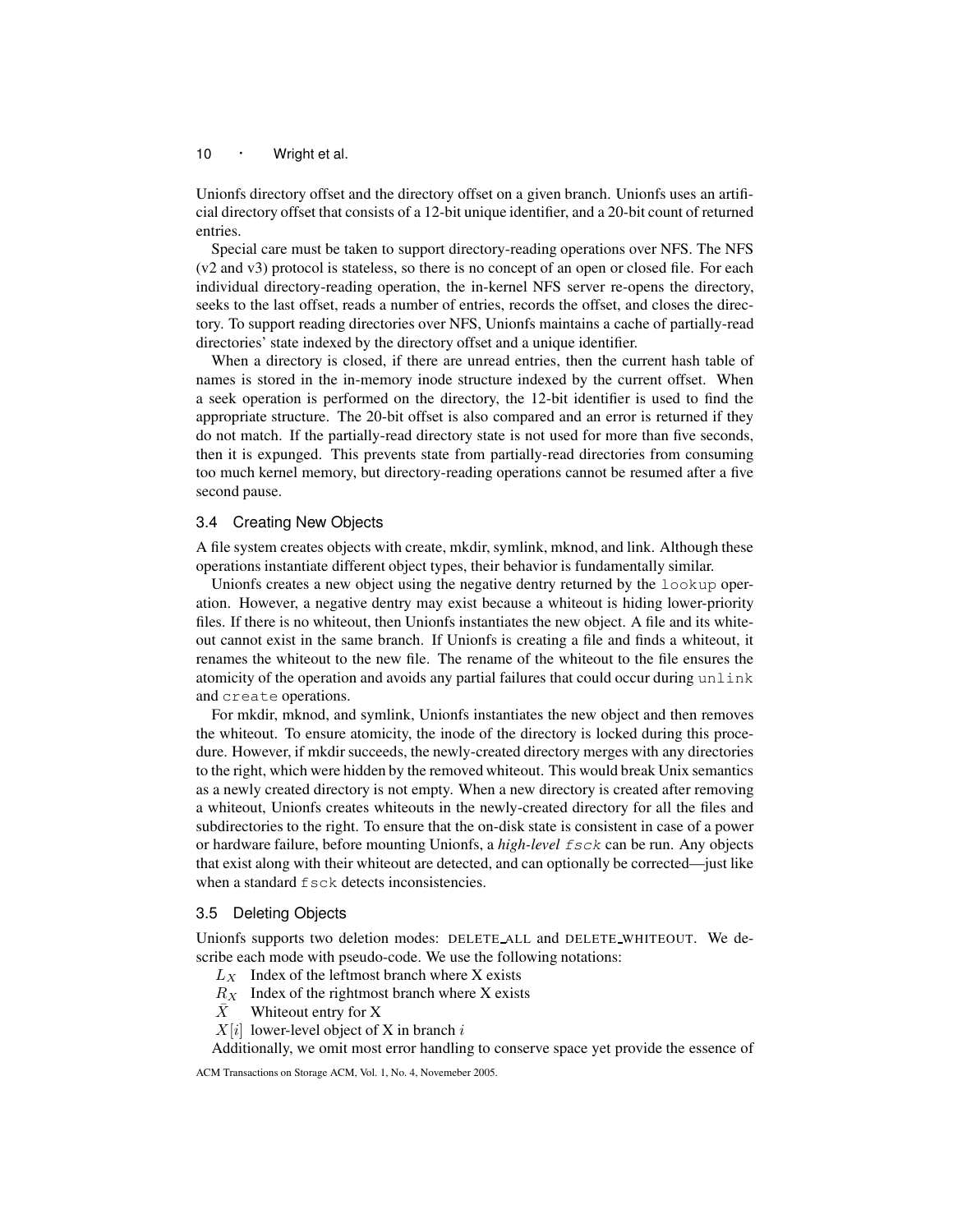each function.

To create a whiteout, we use the function described by the following pseudo-code:

```
1 create whiteout(X, i)
2 while (i \geq 1) {
3 if create \bar{X} succeeds then return
4 i--
5 }
```
As shown in lines 2–4, Unionfs attempts to create a whiteout starting in branch i. If the creation of  $\overline{X}$  fails on i, then Unionfs attempts to create  $\overline{X}$  to the left of branch i on branch  $i - 1$ . If the operation fails, then Unionfs continues to attempt the creation of the whiteout, until it succeeds in a branch to the left of branch i.

The following pseudo-code describes unlink:

```
1 unionfs_unlink(X)
2 if mode is DELETE_ALL \{3 for i = R_X downto L_X4 if X[i] exists then unlink(X[i])
5 }
6 if an error occurred or mode is DELETE WHITEOUT
7 create_whiteout(X, L_X)
```
In the unlink operation for DELETE WHITEOUT mode, Unionfs creates a whiteout  $X$ using the create whiteout operation.

For the unlink operation in DELETE ALL mode, Unionfs scans from right to left, attempting to unlink the file in each branch as shown in the lines 2–5. This behavior is the most direct translation of a delete operation from a single branch file system. The delete operation moves in reverse precedence order, from right to left. This ensures that if any delete operation fails, the user-visible file system does not change. If any error occurred during the deletions, a whiteout is created by calling the create whiteout procedure.

Whiteouts are essential when Unionfs fails to unlink a file. Failure to delete even one of the files or directories in the DELETE ALL mode results in exposing the file name even after a deletion operation. This would contradict Unix semantics, so a whiteout needs to be created in a branch with a higher priority to mask the files that were not successfully deleted.

Deleting directories in Unionfs is similar to unlinking files. Unionfs first checks to see if the directory is empty. If any file exists without a corresponding whiteout, Unionfs returns a "directory not empty" error (ENOTEMPTY). A helper function, called *isempty*, returns true if a directory,  $D$ , is empty (i.e., a user would not see any entries except. and ..).

In the DELETE WHITEOUT mode, Unionfs first checks if the directory is empty. If the directory is empty, then Unionfs creates a whiteout in the leftmost branch where the source exists to hide the directory. Next, Unionfs removes all whiteouts within the leftmost directory and the leftmost directory itself. If the operation fails midway, our fsck will detect and repair any errors.

The deletion operation for directories in DELETE ALL mode is similar to the unlink operation in this mode. Unionfs first verifies if the directory is empty. A whiteout entry is created to hide the directory and as a flag for fsck in case the machine crashes. Next,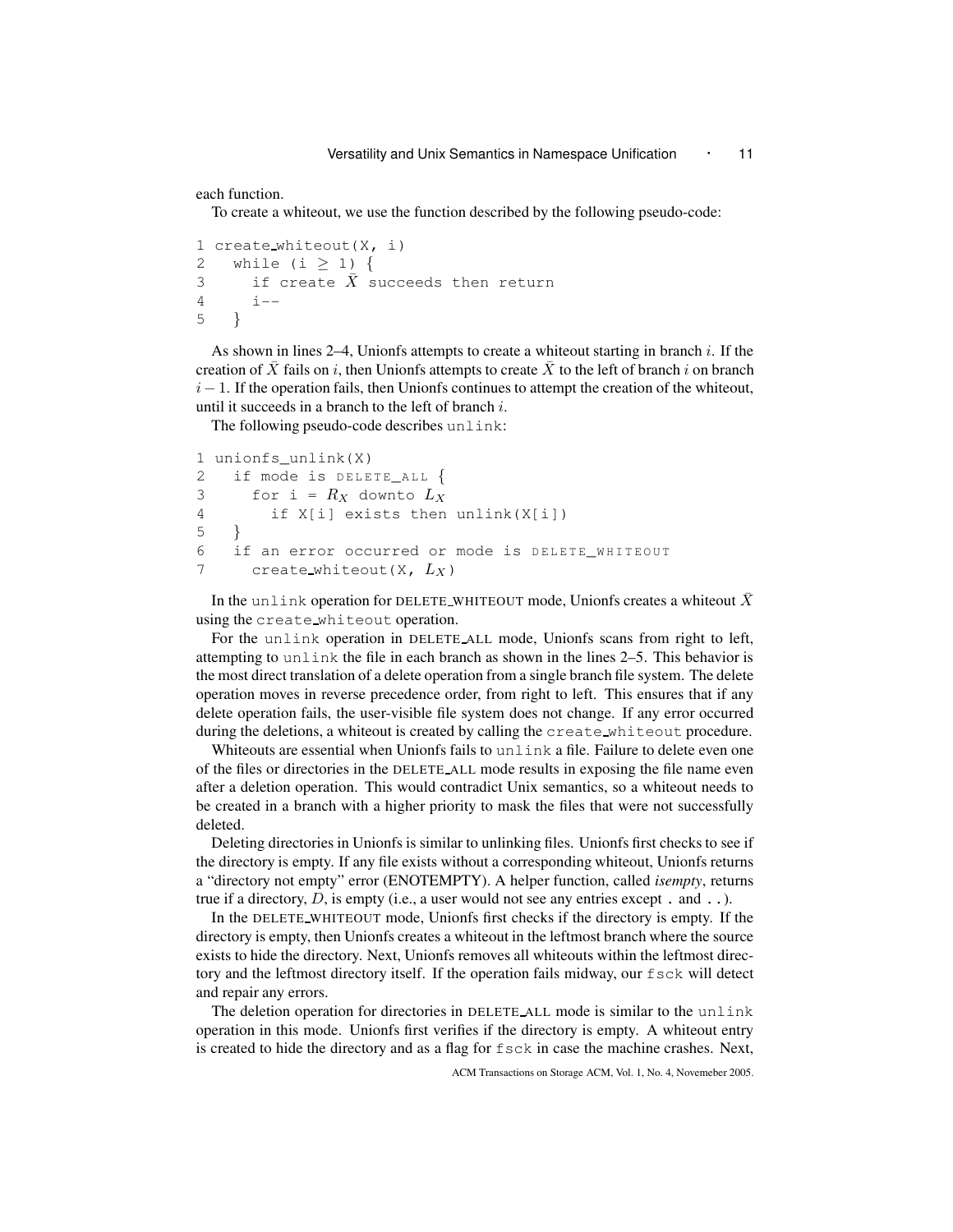Unionfs scans the branches from right to left and attempts to delete the lower-level directory and any whiteouts within it. If all deletions succeed, then the whiteout is removed.

## 3.6 Rename

Renaming files is one of the most complex operations in any file system. It becomes even more complex in Unionfs, which involves renaming multiple source files to multiple destination files—while still maintaining Unix semantics. Even though a rename operation in Unionfs may involve multiple operations like rename, unlink, create, copyup, and whiteout creation, Unionfs provides atomicity and consistency on the whole.

For rename, the source  $S$  can exist in one or more branches and the destination  $D$  can exist in zero or more branches. To maintain Unix semantics,  $rename(S, D)$  must have the following two key properties. First, if  $r =$  rename succeeds, then  $S$  is renamed to  $D$  and S does not exist. Second, if rename fails, then  $S$  remains unchanged; and if  $D$  existed before, then  $D$  remains unchanged.

In general, rename is a combination of a link of the source file to the destination file and an unlink of the source file. So rename has two different behaviors based on the unlink mode: DELETE WHITEOUT and DELETE ALL (the latter is the default mode).

In the DELETE WHITEOUT mode, Unionfs only renames the leftmost occurrence of the source and then hides any occurrences to the right with a whiteout. Using the notation of Section 3.5, the procedure is as follows:

```
1 unionfs_rename(S,D) \frac{1}{x} DELETE_WHITEOUT */
2 create whiteout for S
3 rename(S[L_S], D[L_S])
4 for i = L_S - 1 downto L_D5 unlink(D[i])
6 }
```
In line 2, Unionfs creates a whiteout for the source. This makes it appear as if the source does not exist. In line 3, Unionfs then renames the leftmost source file in its own branch. Next, Unionfs traverses from right to left, starting in the branch that contains the leftmost source and ending in the leftmost branch where the destination exists. If the destination file exists in a branch, then it is removed.

To maintain the two aforementioned key properties of rename, we make the assumption that any lower-level rename operation performed can be undone, though the overwritten file is lost. If any error occurs, we revert the files that we have renamed. This means that the view that users see does not change, because the leftmost source and destination are preserved. During the Unionfs rename operation, the source and destination directories are locked, so users cannot view an inconsistent state. However, if an unclean shutdown occurs, the file system may be in an inconsistent state. Our solution is to create a temporary state file before the rename operation and then remove it afterward. Our high-level  $f$  sck could then detect and repair any errors.

Unionfs also supports rename in DELETE ALL mode. Using the notation of Section 3.5, the procedure for rename in DELETE ALL mode is as follows:

```
1 union_rename(S,D) {
2 for i = R_S downto L_S {
3 if (i != L_D && S[i] exists)
```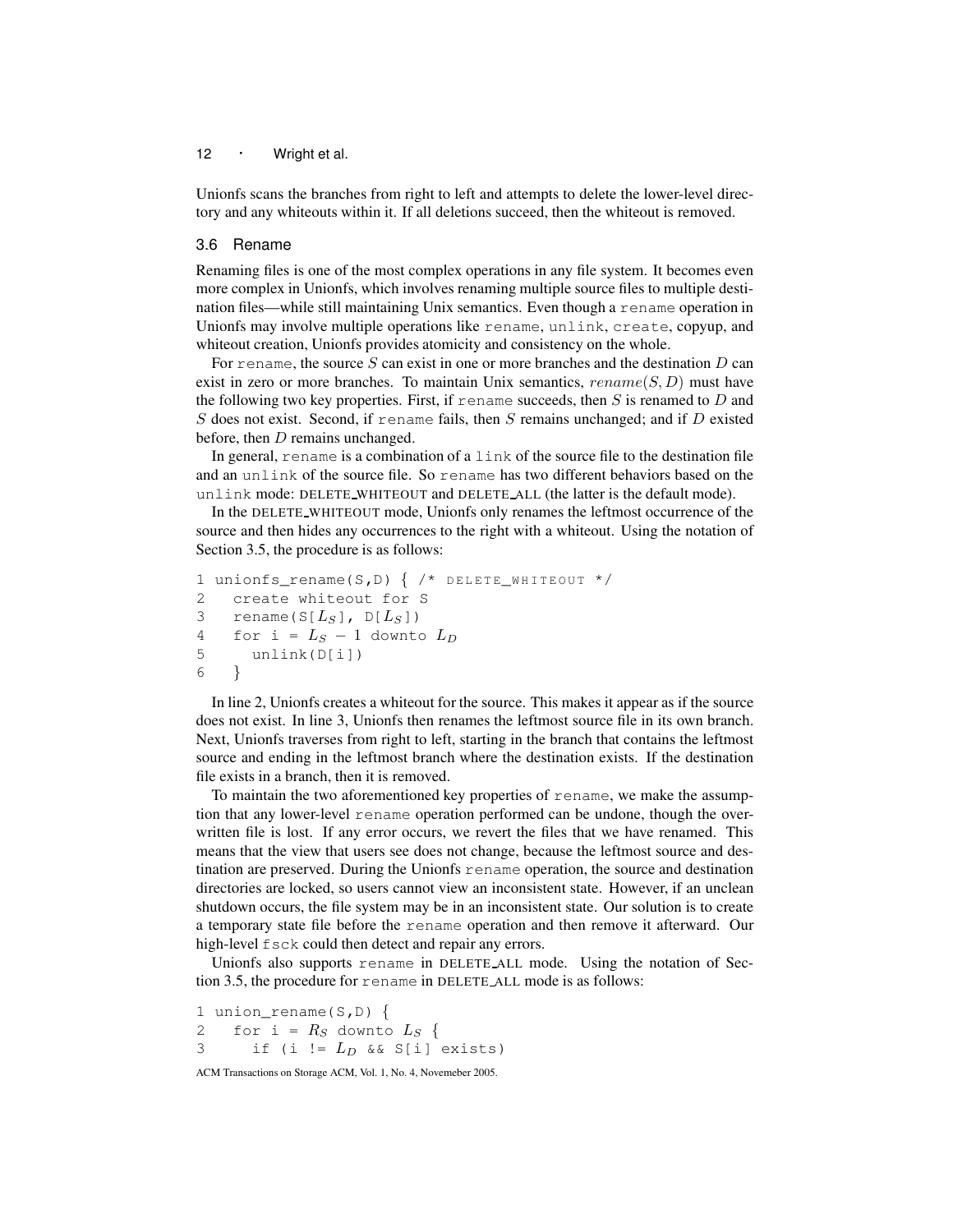```
4 rename(S[i], D[i])
5 }
6 for i = L_S - 1 downto L_D + 1<br>7 unlink(D[i])
        unlink(D[i])8 if (S[L_D] exists)
9 rename(S[L_D], D[L_D]);
10 else if (L_D < L_S)11 unlink(D[L_D])
12 }
```
Lines 2–5 rename each source file to the destination, moving from right to left. The if statement on line 3 skips the branch that contains the leftmost destination  $(L_D)$ , because if a subsequent lower-level operation were to fail, it is not possible undo the rename in  $L<sub>D</sub>$ . Lines 6–7 are the second phase: the destination file is removed in branches to the left of the leftmost source file  $(L<sub>S</sub>)$ . This prevents higher-priority destination entries from hiding the new data. Finally, the branch that contains the leftmost destination file is handled  $(L_D)$  in lines 8–11. If the source file exists in the same branch as the leftmost destination  $(L_D)$ , then the lower-level source is renamed to the destination in that branch. If this last operation succeeds, then the Unionfs rename operation as a whole succeeds, otherwise the Unionfs rename operation fails. If the source did not exist in the branch as the leftmost destination  $(L_D)$ , and the leftmost destination is to the left of the leftmost source  $(L_D < L_S)$ , then the file is removed to prevent it from hiding the new data. Again, if this last operation succeeds, then the Unionfs operation as a whole succeeds, otherwise the Unionfs operation fails. If the Unionfs operation returns an error, we revert the renamed files to their original name on the lower-level. This preserves the property that rename should not change the users' view if it returns an error.

Unionfs handles read-only file system errors differently than other errors. If a read-write operation is attempted in a read-only branch, then Unionfs copies up the source file and attempts to rename it to the destination. To conserve space and provide the essence of our algorithms without unnecessary complication, we elided these checks from the previous examples.

# 3.7 Dynamic Branch Insertion/Deletion

Unionfs supports dynamic insertion and deletion of branches in any order or in any position. Unionfs's inodes, dentries, superblock, and open files all have generation numbers. Whenever a new branch is added or removed, the superblock's generation number is incremented. To check the freshness of objects, the VFS calls the revalidate and d revalidate methods on inodes and dentries, respectively. If an object's generation number does not match the super-block, then the data structures are refreshed from the lower-level file systems and the generation number is updated. Refreshing objects is similar to instantiating a new object, but instead updates the existing Unionfs structures, because other kernel code has references to them. To refresh a dentry or inode we use a special code path in lookup, and to refresh an open file object we have code that is similar to open.

In most cases, Unionfs does not permit the removal of an in-use branch (opening a file increments the branch's reference count, and closing the file decrements the count). However, when a process changes its working directory, the VFS does not inform the file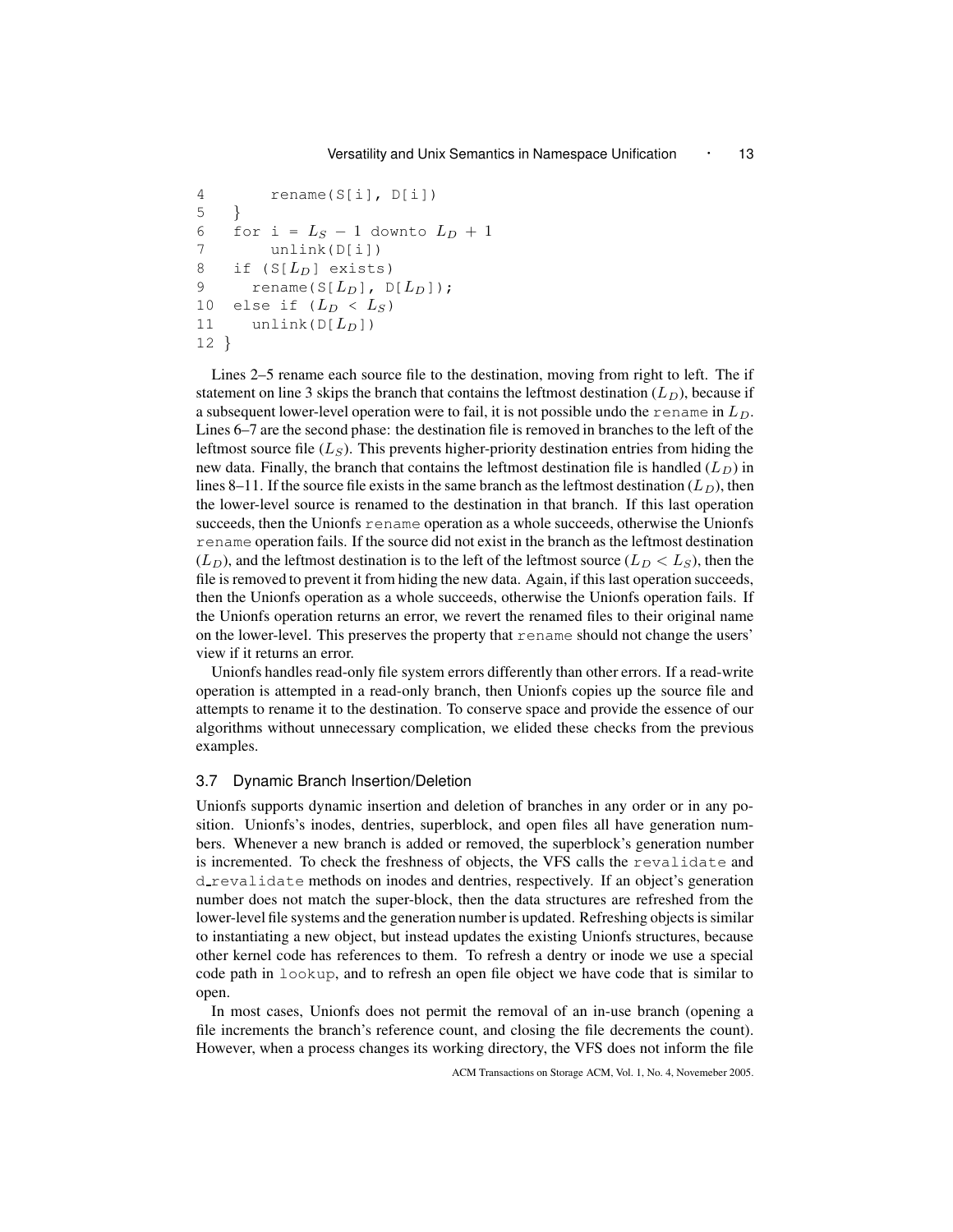system. If a branch is removed, but a process is still using it as its working directory, then a new inode is created with an operations vector filled with functions that return a "stale file handle" error. This is similar to NFS semantics.

The VFS provides methods for ensuring that both cached dentry and inode objects are valid before it uses them. However, file objects have no such revalidation method. This shortcoming is especially acute for stackable file systems because the upper-level file object is very much like a cache of the lower-level file objects. In Unionfs this becomes important when a snapshot is taken. If the file is not revalidated, then writes can continue to affect read-only branches. With file revalidation, Unionfs detects that its branch configuration has changed and updates the file object.

Our current prototype of file-level revalidation is implemented at the entry point of each Unionfs file method to allow Unionfs to operate with an unmodified kernel. However, some simple system calls such as fstat read the file structure without first validating its contents. Ideally, the VFS should revalidate file objects so that this functionality is uniformly exposed to all file systems.

## 3.8 User-Space Utilities

Unionfs provides great flexibility to the user: branches can be added and removed, or their permissions can be changed. It is essential for the system administrator to be able to manage branches easily. For efficiency, all branch management ioctls use branch numbers for management (e.g., remove branch  $n$ ). Users, however, find this type of interface cumbersome. Additionally, the branch configuration of Unionfs can change continuously. For example, snapshots may be taken (thereby adding branches) or merged (thereby removing branches).

Unionfs provides a user-space utility,  $unionct1$  that queries and manipulates branches. Unionfs exposes its current branch configuration through the /proc/mounts file. When unionctl is invoked, it reads  $/$   $\text{proc/mounts}$  to identify the union and its branches. Paths specified on the command line are converted into branch numbers using this information. These branch numbers are then passed to the corresponding  $i$  octls.

A simple shell script, snapmerge, merges several Unionfs snapshots. Merging snapshots is advantageous as it improves performance by limiting the number of active branches and saves disk space because only the most recent version of a file is kept. Finally, Unionfs includes a debugging utility to increase or decrease logging levels, and to force the revalidation of all Unionfs objects.

# 3.9 Split-View Caches

Normally, the OS maintains a single view of the namespace for all users. This limits new file system functionality that can be made available. For example, in file cloaking, users only see the files that they have permission to access [Spadavecchia and Zadok 2002]. This improves privacy and prevents users from learning information about files they are not entitled to access. To implement this functionality in a UID/GID range-mapping NFS server, caches had to be bypassed. Unionfs can divert any process to an alternative view of the file system. This functionality can be integrated with an IDS to create a sandboxing file system. Using a filter provided by an IDS, Unionfs can direct good processes to one view of the union, and bad processes to another view.

In Linux, each mount point has an associated *vfsmount* structure. This structure points to the superblock that is mounted and its root dentry. It is possible for multiple vfsmounts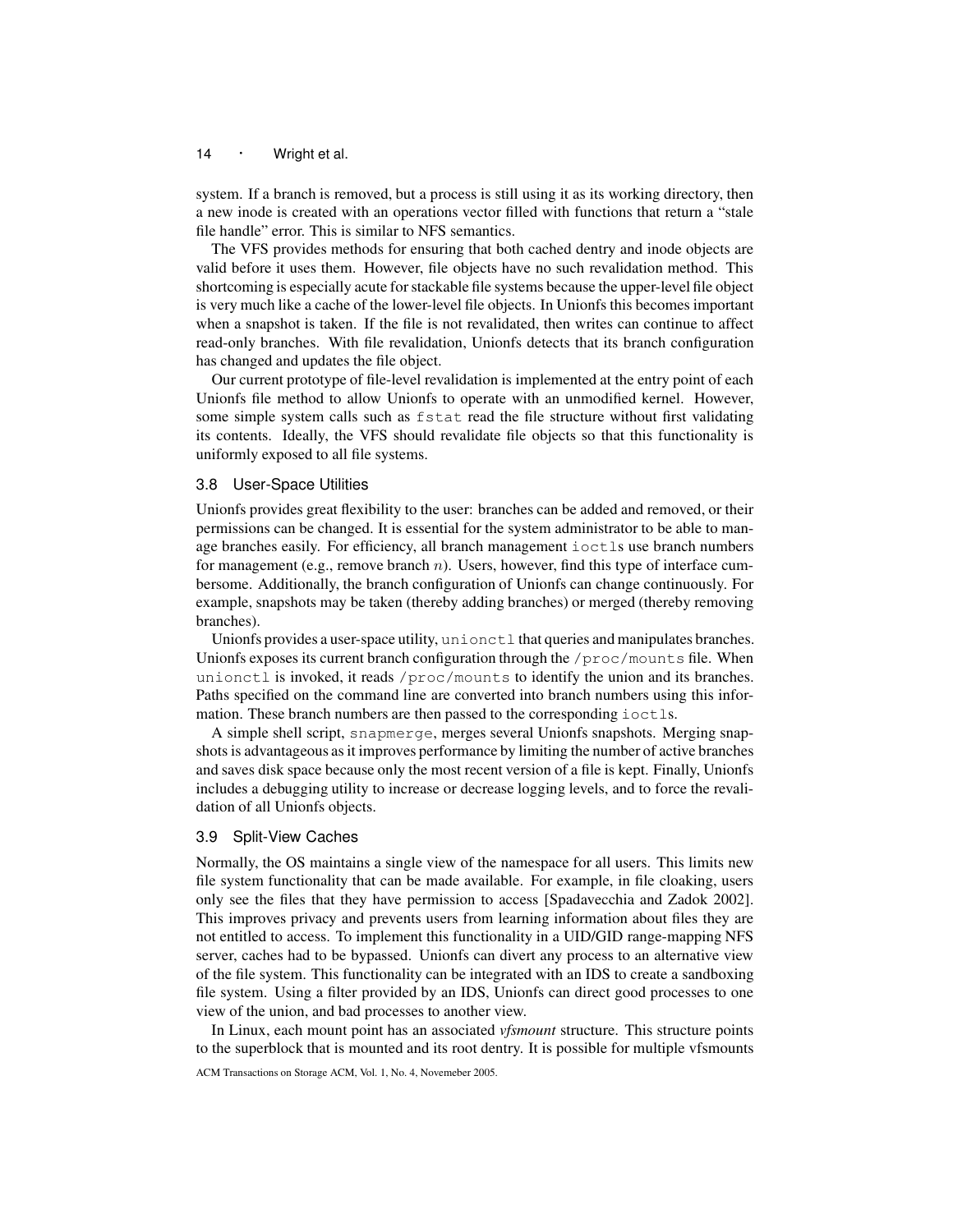to point to a single super-block, but each vfsmount points to only one superblock and root. When the VFS is performing a lookup operation and comes across a mount point, there is an associated vfsmount structure. The VFS simply dereferences the root dentry pointer, and follows it into the mounted file system.

To implement split-view caches, we modified the generic super-operations operations vector to include a new method, *select super*. Now, when the VFS comes across a mount point, it invokes select\_super (if it is defined), which returns the appropriate root entry to use for this operation. This simple yet powerful new interface was accomplished with minimal VFS changes: only eight new lines of core kernel code were added.

Internally, Unionfs has to support multiple root dentries at once. To do this, we create a parallel Unionfs view that is almost a completely independent file system. The new view has its own super-block, dentries, and inodes. This creates a parallel cache for each of the views. However, Unionfs uses the lower-level file systems' data cache, so the actual data pages are not duplicated. This improves performance and eliminates data cache coherency problems. The two views are connected through the super-blocks so that when the original Unionfs view is unmounted, so are the new views.

Our current prototype uses a hard-coded algorithm for  $select\_super$ , though we plan to create an interface for modules to register their own select super algorithms.

## 4. RELATED WORK

We begin by describing the origins of fan-out file systems. Then, we briefly describe four other representative unification systems. In Section 5 we compare the features offered by each of these systems with Unionfs. We finally describe snapshotting and sandboxing systems.

*Fan-out File Systems.* Rosenthal defined the concept of a fan-out file system, and suggested possible applications such as caching or fail-over [Rosenthal 1990]. However, Rosenthal only suggested these file systems as possible uses of a versatile fan-out vnode interface, but did not build any fan-out file systems. Additionally, Rosenthal's stacking infrastructure required an overhaul of the VFS. The Ficus Replicated File System is a multilayer stackable fan-out file system that supports replication [Guy et al. 1990; Heidemann and Popek 1994]. Ficus has two layers, a physical layer that manages a single replica and a logical layer that manages several Ficus physical layer replicas. Ficus uses the existing vnode interface, but overloads certain operations (e.g., looking up a special name is used to signal a file open). Ficus was developed as a stackable layer, but it does not make full use of the naming routines providing by existing file systems. Ficus stores its own directory information within normal files, which adds complexity to Ficus itself.

In Unionfs, we have implemented an  $n$ -way fan-out file system for merging the contents of directories using existing VFS interfaces.

*Plan 9.* Plan 9, developed by Bell Labs, is a general-purpose distributed computing environment that can connect different machines, file servers, and networks [AT&T Bell Laboratories 1995]. Resources in the network are treated as files, each of which belongs to a particular *namespace*. A namespace is a mapping associated with every directory or file name. Plan 9 offers a *binding* service that enables multiple directories to be grouped under a common namespace. This is called a *union directory*. A directory can either be added at the top or at the bottom of the union directory, or it can replace all the existing members in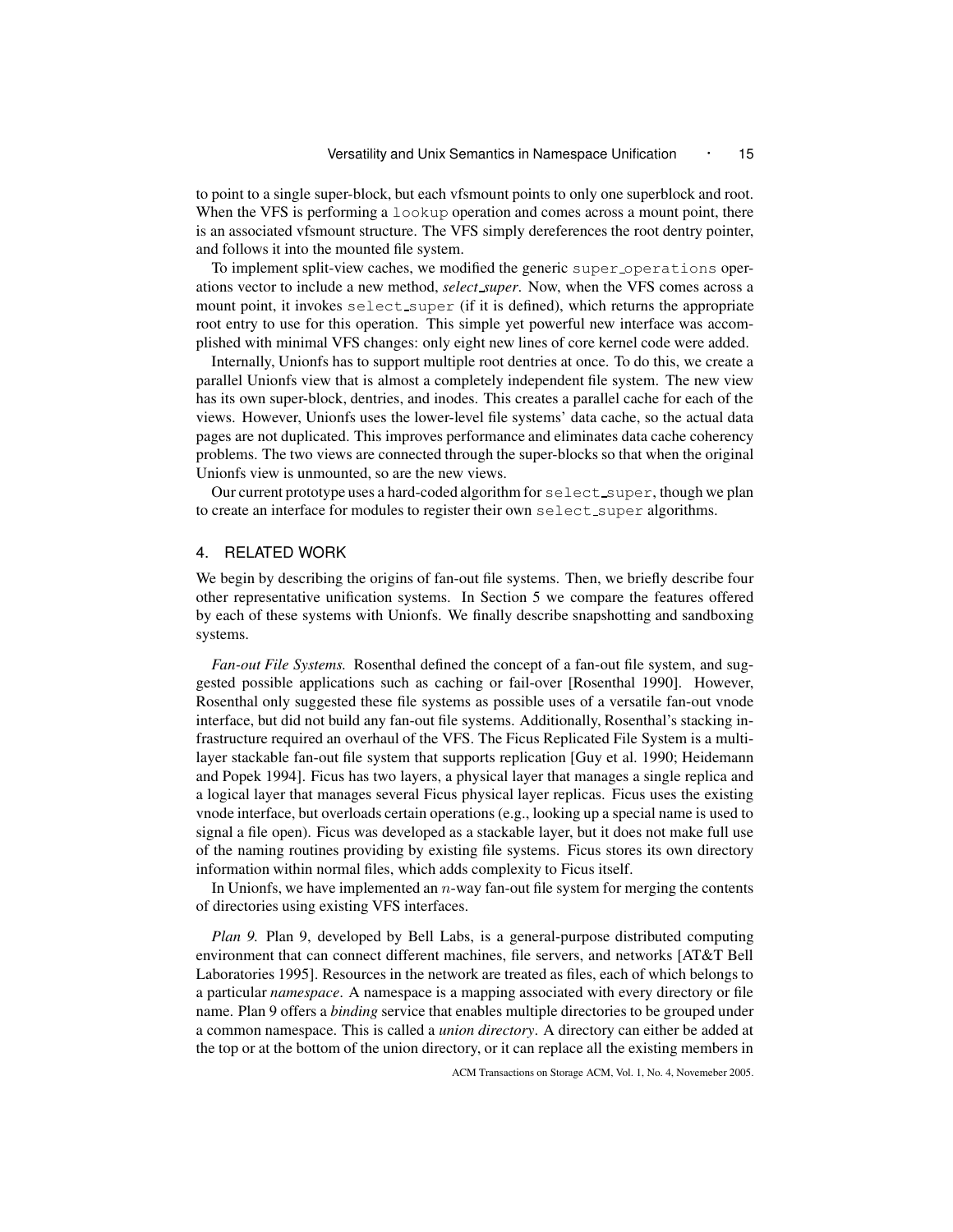the structure. In case of duplicate file instances, the occurrence closest to the top is chosen for modification from the list of member directories.

*3-D File System (3DFS).* 3DFS was developed by AT&T Bell Labs, primarily forsource code management [Korn and Krell 1990]. It maintains a per-process table that contains directories and a location in the file system that the directories overlay. This technique is called *viewpathing*, and it presents a view of directories stacked over one another. In addition to current directory and parent directory navigation, 3DFS introduces a special file name " $\dots$ " that denotes a third dimension of the file system and allows navigation across the directory stack. 3DFS is implemented as user-level libraries, which often results in poor performance [Zadok and Nieh 2000]; atomicity guarantees also become difficult as directory locking is not possible.

*TFS.* The Translucent File System (TFS) was released in SunOS 4.1 in 1989 [Hendricks 1990]. It provides a viewpathing solution like 3DFS. However, TFS is an improvement over 3DFS as it better adheres to Unix semantics when deleting a file. TFS transparently creates a whiteout when deleting a file. All directories except the topmost are read-only. During mount time, TFS creates a file called .tfs info in each mounted directory, which keeps sequence information about the next mounted directory and a list of whiteouts in that directory. Whenever the user attempts to modify files in the read-only directories, the file and its parent directories are copied to the topmost directory. TFS is implemented as a user-level NFS server that services all directory operations like lookup, create, and unlink. TFS has a kernel-level component that handles data operations like read and write on individual files. TFS was dropped from later releases of SunOS. Today, the Berkeley Automounter Amd [Pendry et al. 2003] supports a TFS-like mode that unifies directories using a symbolic-link shadow tree (symlinks point to the first occurrence of a duplicate file).

*4.4BSD Union Mounts.* Union Mounts, implemented on 4.4BSD-Lite [Pendry and McKusick 1995], merge directories and their trees to provide a unified view. This structure, called the *union stack*, permits directories to be dynamically added either to the top or to the bottom of the view. Every lookup operation in a lower layer creates a corresponding directory tree in the upper layer called a *shadow directory*. This clutters the upper-layer directory and converts the read-only lookup into a read-write operation. A request to modify a file in the lower layers results in copying the file into its corresponding shadow directory. The copied file inherits the permissions of the original file, except that the owner of the file is the user who mounted the file system. A delete operation creates a whiteout to mask all the occurrences of the file in the lower layers. To avoid consumption of inodes, Union Mounts make a special directory entry for a whiteout without allocating an inode. Whiteouts are not allocated inodes in order to save resources, but (ironically) shadow directories are created on every lookup operation, consuming inodes unnecessarily.

*Snapshotting.* There are several commercially and freely available snapshotting systems, such as FFS with SoftUpdates and WAFL [McKusick and Ganger 1999; Hitz et al. 1994; Peterson and Burns 2005]. These systems perform copy-on-write when blocks change. Most of these systems require modifications to existing file systems and the block layer. Clotho is a departure from most snapshotting systems in that it requires only block layer modifications [Flouris and Bilas 2004]. Snapshotting with Unionfs is more flexible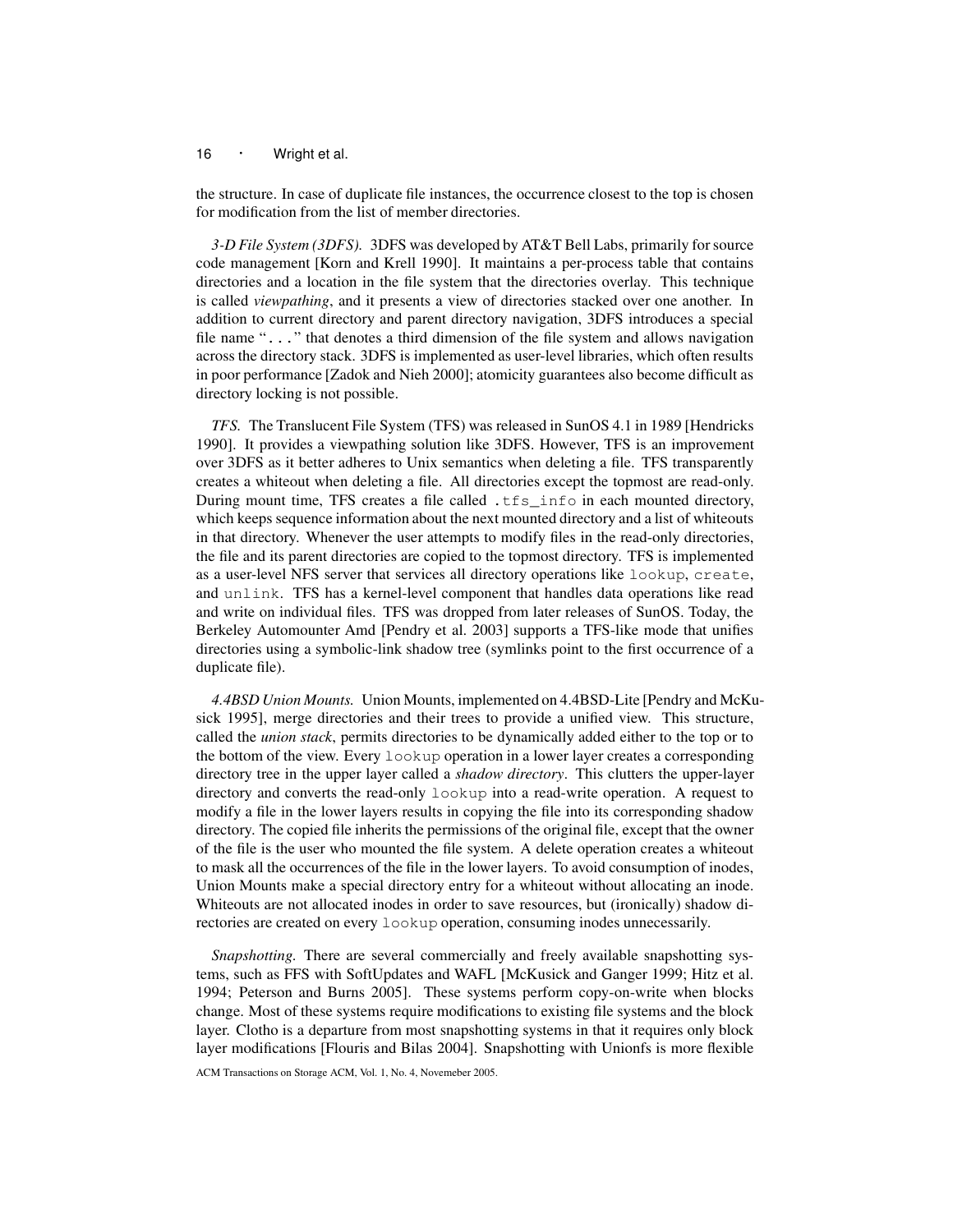and portable than previous systems because it can stack on any existing file system (e.g., Ext2 or NFS). Because Unionfs is stackable, snapshots could also be created per file or per file type.

*Sandboxing.* Sandboxing is a collection of techniques to isolate one process from the others on a machine. The chroot system call restricts the namespace operations of some processes to a subset of the namespace. Jails extend chroot to allow partitioning of networking and process control subsystems [Kamp and Watson 2000]. Another form of sandboxing is to monitor system calls, and if they deviate from a policy, prevent them from being executed [Fraser et al. 1999].

## 5. FEATURE COMPARISON

In this section we present a comparison of our Unionfs with the four most representative comparable systems: Plan 9 union directories, 3DFS, TFS, and BSD Union Mounts. We identified the following eighteen features and metrics of these systems, and we summarized them in Table I:

- (1) **Unix semantics: Recursive unification**: 3DFS, TFS, BSD Union Mounts, and Unionfs present a merged view of directories at every level. Plan 9 merges only the top level directories and not their subdirectories.
- (2) **Unix semantics: Duplicate elimination level**: 3DFS, TFS, and BSD Union Mounts eliminate duplicate names at the user level, whereas Unionfs eliminates duplicates at the kernel level. Plan 9 union directories do not eliminate duplicate names. Elimination at the kernel level means that Unionfs can be used with multiple C libraries, statically linked applications, and exported to any type of NFS client.
- (3) **Unix semantics: Deleting objects**: TFS, BSD Union Mounts, and Unionfs adhere to Unix semantics by ensuring that a successful deletion does not expose objects in lower layers. However, Plan 9 and 3DFS delete the object only in the highest-priority layer, possibly exposing duplicate objects.
- (4) **Unix semantics: Permission preservation on copyup**: All file systems except Unionfs do not fully adhere to Unix semantics. BSD Union Mounts make the user who mounted the Union the owner of the copied-up file, whereas in other systems a copied-up file is owned by the current user. Unionfs, by default, preserves the owner on a copyup. Unionfs supports other modes that change ownership on a copyup as described in Section 2.
- (5) **Unix semantics: Unique and persistent inode numbers**: Only Unionfs supports unique and persistent inodes during lookup and directory reading. This allows applications to identify a file reliably using its device and inode numbers. Persistent inode numbers also make it possible for NFS file handles to survive reboots.
- (6) **Multiple writable branches**: Unionfs allows files to be directly modified in any branch. Unionfs attempts to avoid frequent copyups that occur in other systems and avoids shadow directory creation that clutters the highest-priority branch. This improves performance. Plan 9 union directories can have multiple writable components, but Plan 9 does not perform recursive unification, so only the top-level directory supports this feature. Other systems only allow the leftmost branch to be writable.
- (7) **Dynamic insertion and removal of the highest priority branch**: All systems except TFS support removal of the highest-priority branch. BSD Union Mounts can only remove branches in the reverse order that they were mounted.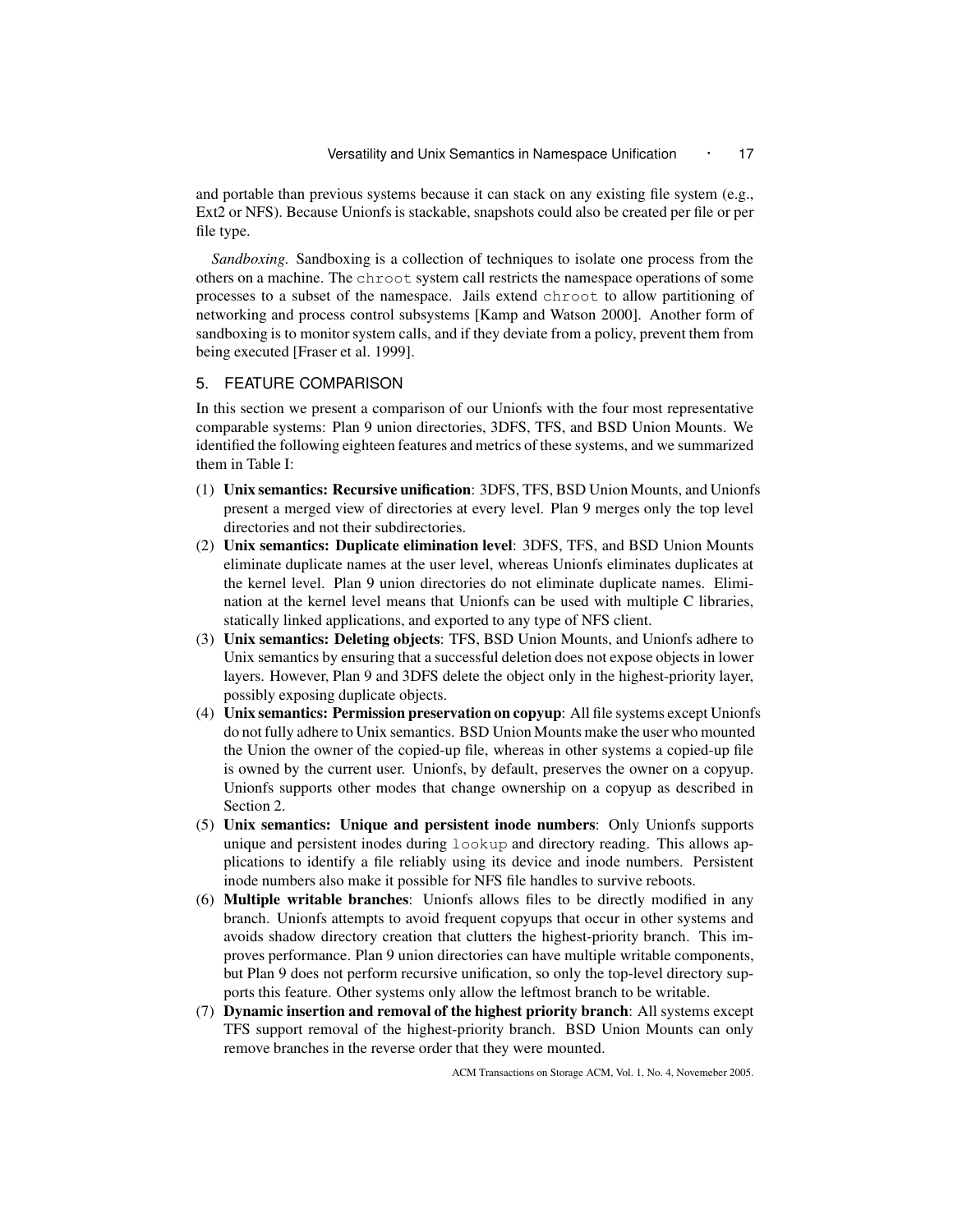|                | <b>Feature</b>                          | Plan 9     | 3DFS                      | <b>TFS</b>             | <b>4.4BSD</b> | <b>Unionfs</b>             |
|----------------|-----------------------------------------|------------|---------------------------|------------------------|---------------|----------------------------|
|                | Unix semantics: Recursive unification   |            | ✓                         | ✔                      | ✓             | ✓                          |
| 2 <sup>1</sup> | Unix semantics: Duplicate elimination   |            | <b>User Library</b>       | <b>User NFS Server</b> | C Library     | Kernel                     |
|                | level                                   |            |                           |                        |               |                            |
| 3 I            | Unix semantics: Deleting objects        |            |                           | ✓                      | ✓             | ✓                          |
|                | Unix semantics: Permission preservation |            |                           |                        |               | $\boldsymbol{\nu}^a$       |
|                | on copyup                               |            |                           |                        |               |                            |
|                | 5 Unix semantics: Unique and persistent |            |                           |                        |               | ✓                          |
|                | inode numbers                           |            |                           |                        |               |                            |
|                | 6 Multiple writable branches            | ✓          |                           |                        |               | ✓                          |
|                | Dynamic insertion & removal of the      | ✓          |                           |                        | v             |                            |
|                | highest priority branch                 |            |                           |                        |               |                            |
|                | 8 Dynamic insertion & removal of any    |            |                           |                        |               |                            |
|                | branch                                  |            |                           |                        |               |                            |
|                | 9 No file system type restrictions      | ✓          | $\boldsymbol{\nu}$        | ✓                      | Ъ             | V                          |
| 10             | Creating shadow directories             |            | $\overline{\mathbf{v}^c}$ | V                      | V             | $\overline{\mathscr{C}^c}$ |
| 11             | Copyup-on-write                         |            | ✓                         |                        | ✓             | $\boldsymbol{\nu}^d$       |
| 12             | Whiteout support                        |            | $\boldsymbol{\nu}^e$      | ✓                      | $\checkmark$  | V                          |
| 13             | Snapshot support                        |            |                           |                        |               | V                          |
| 14             | Sandbox support                         |            |                           |                        |               | ✓                          |
| 15             | Implementation technique                | <b>VFS</b> | User                      | <b>User NFS Server</b> | Kernel FS     | Kernel FS                  |
|                |                                         | (stack)    | Library                   | + Kernel helper        | (stack)       | (fan-out)                  |
| 16             | Operating systems supported             | Plan 9     | $\text{Many}^f$           | SunOS 4.1              | $4.4$ BSD     | Linux <sup>g</sup>         |
| 17             | <b>Total LoC</b>                        | 6,247h     | 16,078                    | 16,613                 | 3,997         | 11,853                     |
|                | 18 Customized functionality             |            |                           |                        |               | V                          |

Table I. Feature Comparison. A check mark indicates that the feature is supported, otherwise it is not.

 $a$  Through a mount-time option, a copied-up file's mode can be that of the original owner, current user, or the file system mounter.

 $\overrightarrow{b}$  BSD Union Mounts allow only an FFS derivative to be the topmost layer.

 $\,^c$  Lazy creation of shadow directories.

 $\real^d$ Unionfs performs copyup only in case of a read-only branch.

<sup>e</sup> 3DFS uses whiteouts only if explicitly specified.

 $f$  3DFS supports many architectures: BSD, HP, IBM, Linux, SGI, Solaris, Cygwin, etc.

<sup>g</sup> Unionfs runs on Linux 2.4 and 2.6, but it is based on stackable templates, which are available on three systems: Linux, BSD, and Solaris.

 $h$  Since Plan 9's union directories are integrated into the VFS, the LoC metric is based on an estimate of all related code in the VFS.

- (8) **Dynamic insertion and removal of any branch**: Only Unionfs can dynamically insert or remove a branch anywhere in the union.
- (9) **No file system type restrictions**: BSD Union Mounts require the topmost layer to be an FFS derivative which supports on-disk whiteout directory entries. Other systems including Unionfs have no such restriction.
- (10) **Creating shadow directories**: 3DFS and TFS create shadow directories on write operations in read-only branches. BSD Union Mounts create shadow directories in the leftmost branch even on lookup, to prepare for a possible copyup operation; this, however, clutters the highest-priority branch with unnecessary directories, and turns a read-only operation into a read-write operation. Unionfs creates shadow directories only on write operations and on error conditions such as 'read-only file system" (EROFS).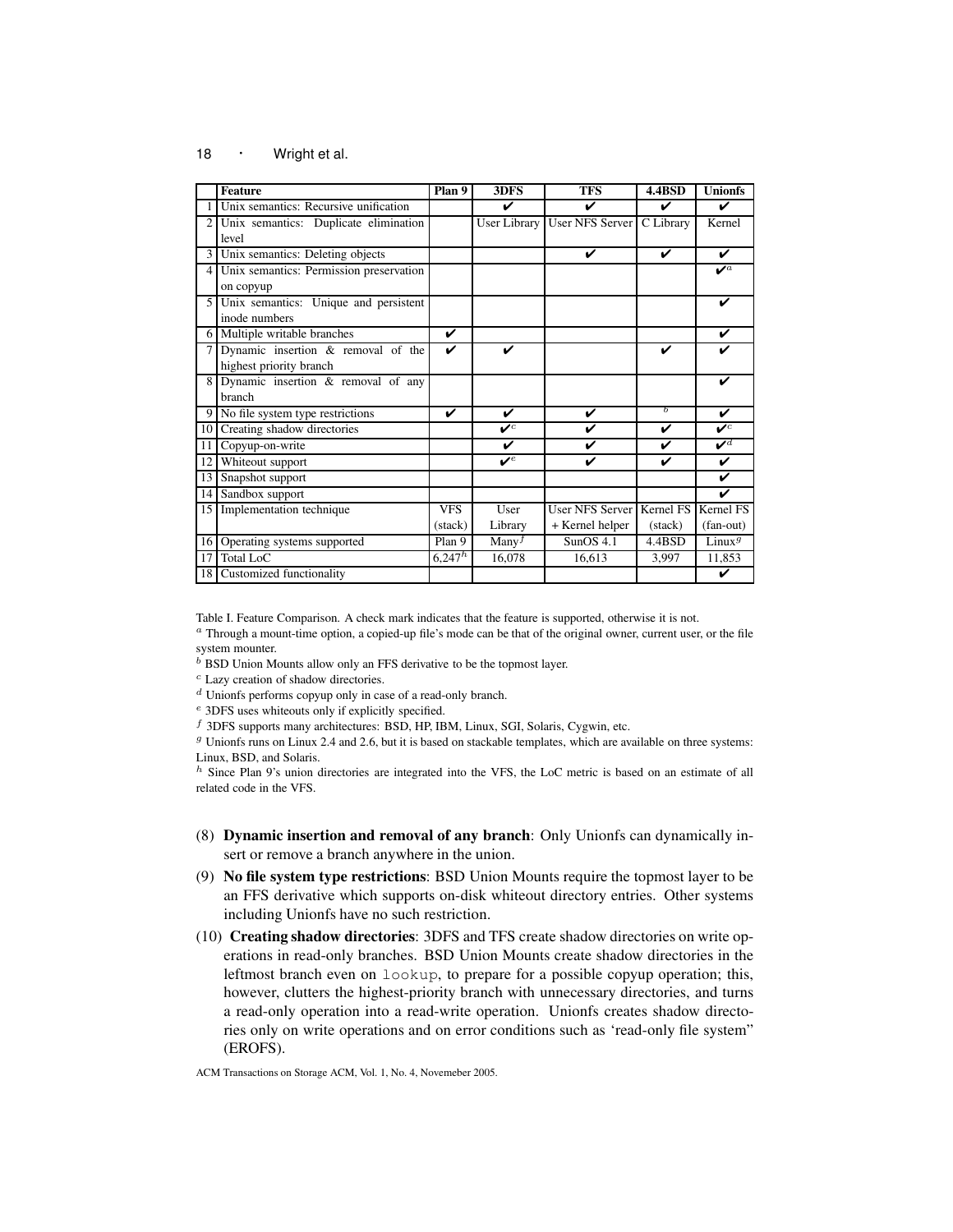- (11) **Copyup-on-write**: Plan 9 union directories do not support copyup. 3DFS, TFS, BSD Union Mounts, and Unionfs can copy a file from a read-only branch to a higher-priority writable branch.
- (12) **Whiteout support**: Plan 9 does not support whiteouts. 3DFS creates whiteouts only if manually specified by the user. BSD Union Mounts, TFS, and Unionfs create whiteouts transparently.
- (13) **Snapshot support**: Only Unionfs is suitable for snapshotting, because it supports file-object revalidation, unifies recursively, adheres to Unix deletion semantics, allows dynamic insertion of branches, lazily creates shadow directories, and preserves attributes on copy-up.
- (14) **Sandbox support**: Only Unionfs supports sandboxing processes.
- (15) **Implementation technique**: Plan 9 union directories are built into the VFS layer. 3DFS is implemented as a user-level library; whereas it requires no kernel changes, applications must be linked with the library to work. Such user-level implementations often suffer from poor performance. TFS is a user-space localhost NFS server that works with standard NFS clients. Running in user-space increases portability, but decreases performance. TFS has a kernel level component for performance, but that reduces its portability. BSD Union Mounts is a kernel-level stackable file system with a linear stack, whereas Unionfs is a kernel-level stackable file system with an  $n$ -way fan-out. Stackable file systems have better performance than user-space file systems and are easier to develop than disk-based or network-based file systems [Zadok and Nieh 2000].
- (16) **Operating systems supported**: 3DFS comes with a customized C library for several systems: BSD, HPUX, AIX, Linux, IRIX, Solaris, and Cygwin. Plan 9 is an operating system by itself. TFS was supported on SunOS 4.1. BSD Union Mounts are implemented on 4.4BSD and current derivatives (e.g., FreeBSD). Unionfs runs on Linux, but since it is based on stacking templates, it can easily be ported to Solaris and BSD.
- (17) **Total LoC**: The number of Lines of Code (LoC) in the file system is a good measure of maintainability, complexity, and the amount of initial effort required to write the system. Plan 9 union directories are built into the VFS; therefore its LoC metric is an approximate estimate based on the most related code in the VFS. 3DFS has a relatively high LoC count because it comes with its own set of C library functions. TFS's LoC metric accounts for both its user-level NFS server and kernel component. The LoC metric for Unionfs (snapshot 061205-0016) and BSD Union Mounts, both implemented in the kernel, is considerably less than the user-level implementations. Unionfs has a larger LoC than BSD Union Mounts because it supports more features. The Unionfs LoC includes 804 lines of user-space management utilities.
- (18) **Customized functionality**: Unionfs has a flexible design that providesseveral modes of operation using mount-time options. For example, Unionfs allows the users to choose the mode and the permissions of the copied-up files, with COPYUP OWNER, COPYUP CONST, and COPYUP CURRENT as described in Section 2. Unionfs also provides two modes for deleting objects: DELETE ALL and DELETE WHITEOUT as described in Section 3.5.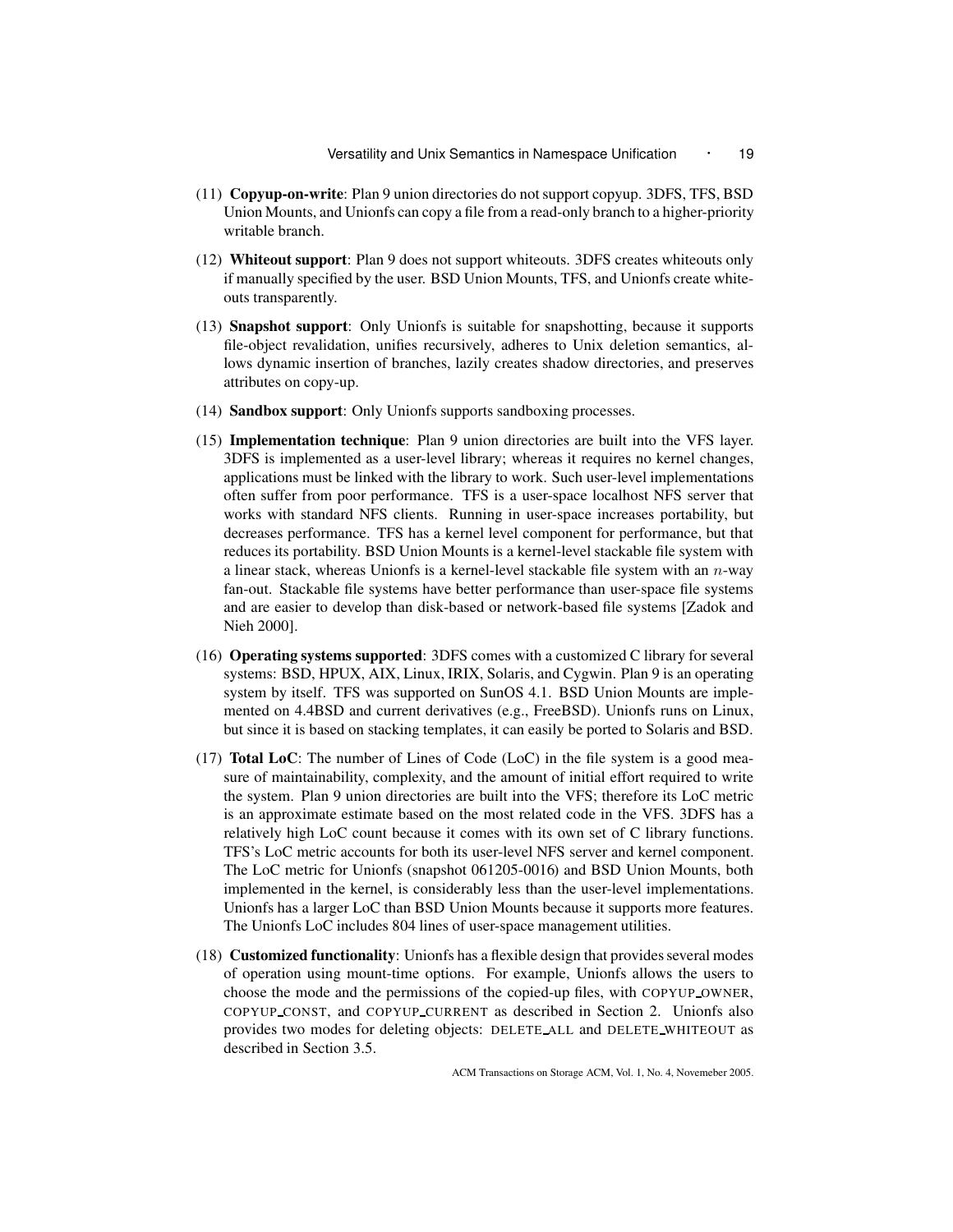## 6. PERFORMANCE EVALUATION

We evaluate the performance of our system by executing various general-purpose benchmarks and micro-benchmarks. Previous unification file systems are either considerably older or run on different operating systems. Therefore, we do not compare Unionfs's performance with other systems.

We conducted all tests on a 1.7GHz Pentium-IV with 1152MB of RAM. The machine ran Fedora Core 3 with all updates as of May 17, 2005. We used Unionfs snapshot 061205-0016. All experiments were located on a dedicated 250GB Maxtor IDE disk. To overcome the ZCAV effect, the test partition was located on the outer cylinders of the disk and was just large enough to accommodate the test data [Ellard and Seltzer 2003]. We chose Ext2 as the base file system because it is widely used and well-tested. To ensure a cold cache, we unmounted the underlying file system between each iteration of a benchmark. For all tests, we computed the 95% confidence intervals for the mean elapsed, system, and user time using the Student-t distribution. In each case, the half-widths of the intervals for elapsed and system time were less than 5% of the mean. For some experiments, user time was a small component of the overall experiment, in these cases the half-width is either below 5% of the mean, or less than 10ms (the accuracy at which user time is measured).

# 6.1 Configurations

We used the following two operating modes for our tests:

*.* **DALL** uses the DELETE ALL mount-time option that deletes each occurrence of a file or a directory.

*.* **DWHT** uses the DELETE WHITEOUT mount time option that creates whiteouts on a call to rename, unlink, or rmdir.

We used the following two data distribution methods:

*.* **DIST** distributes files and directories evenly across branches with no duplicate files. If two files in the same directory are distributed to different branches, then their parent directory is duplicated.

*.* **DUP** replicates each file and directory to every branch.

We conducted tests for all combinations of the aforementioned parameters for one, two, four, eight, and sixteen branches. We selected these branch numbers in order to study the performance of the system under different load conditions; one-branch tests were conducted to ensure that Unionfs did not have a high performance overhead compared with similar tests on Ext2; sixteen-branch tests, on the other hand, test the scalability of the system under high workloads; intermediate configurations help examine Unionfs performance on moderate workloads.

## 6.2 General Purpose Benchmarks

We chose two representative general-purpose workloads: (1) Postmark, an I/O-intensive benchmark [Katcher 1997], and (2) a CPU-intensive compile benchmark, building the OpenSSH package [OpenBSD 2005]. To provide comparable results, we selected the number of Ext2 directories based on the number of underlying Unionfs branches.

Postmark focuses on stressing the file system by performing a series of file system operations such as directory look ups, creations, and deletions on small files. A large number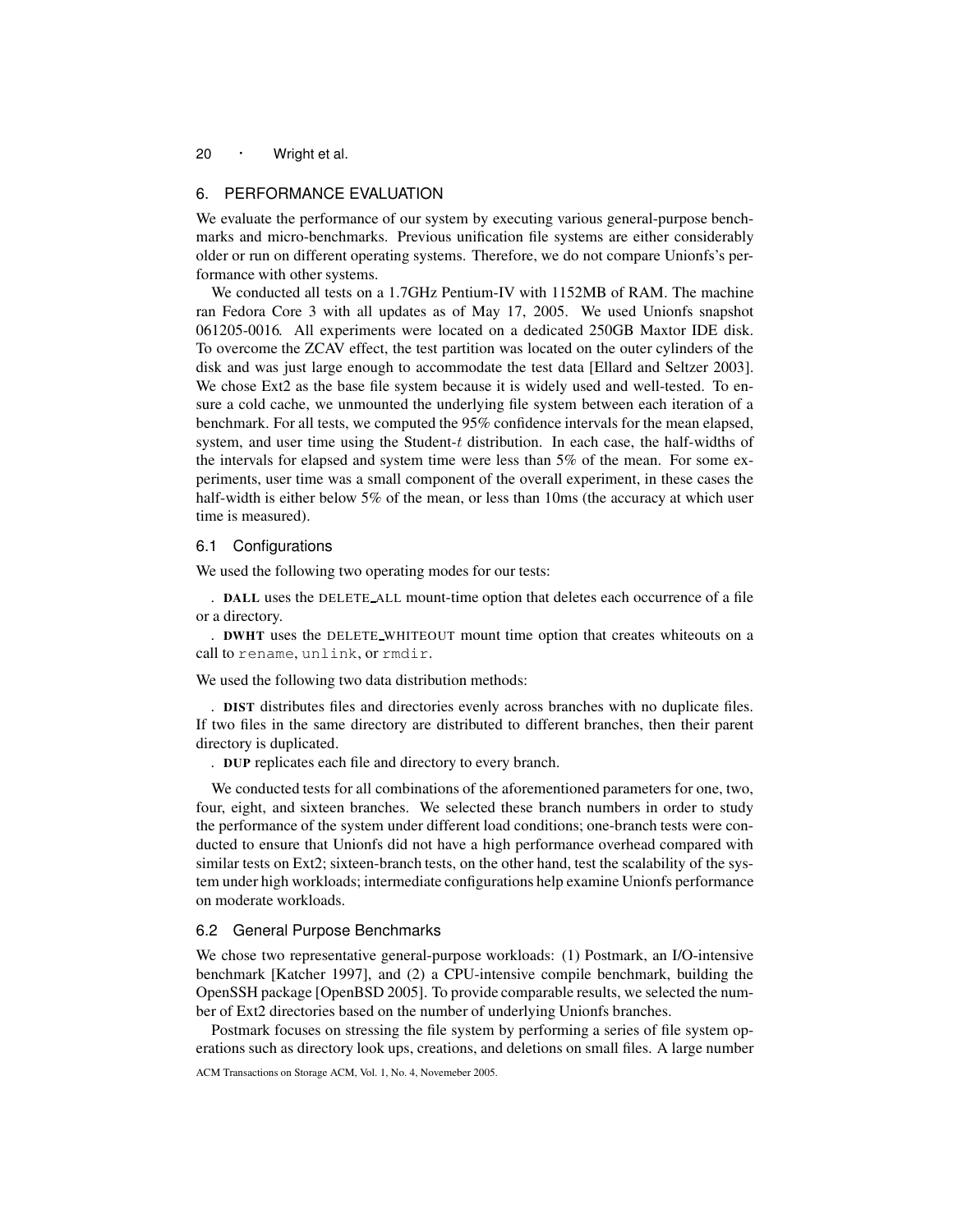of small files is common in electronic mail and news servers where multiple users are randomly modifying small files. We configured Postmark to create 20,000 files and perform 200,000 transactions; these are commonly recommended parameters [Katcher 1997]. We used 200 subdirectories to prevent linear directory look ups from dominating the results.

The OpenSSH build (version 4.0p1) contains 74,259 lines of code. It performs several hundred small configuration tests, and then it builds 155 object files, one library, eleven binaries, and four scripts. This benchmark contains a fair mix of file system operations, representing a typical performance impact for users.



Fig. 2. Postmark: 20,000 files and 200,000 transactions.

Figure 2 shows the elapsed and system time for Postmark in the DWHT and DALL modes. The results for DALL stayed relatively constant as the number of branches increased, demonstrating Unionfs's scalability. The elapsed time overheads for DALL are in the range of 8.5–15.9% above that of Ext2. DWHT, however, has a higher elapsed time overhead of 24.4% for a single branch. This overhead is higher than DALL for two reasons. First, whiteout creation requires two steps: renaming the file and then truncating it. Second, all directory operations consume more time, because look ups take longer as the number of directory entries increases. Interestingly, as the number of branches increases, the overhead of DWHT actually decreases. For two branches, the overhead is 9.2%, and for sixteen branches, the results are actually faster than Ext2 by 14%. This result was unexpected, so we investigated it further. With DWHT the time taken to write data to disk decreases significantly. With sixteen branches, the number of sectors written decreased by 46.9%, the number of individual write operations decreased by 45.5%, and the total amount of time spent writing decreased by 52.9%. We verified that our code's performance characteristics were not anomalous by modifying Postmark to simulate the whiteout deletion mode directly on Ext2.

To better understand this behavior, we profiled Postmark using a tool that we developed called *FSprof* [Joukov et al. 2004]. FSprof instruments file systems to count the number of calls to each operation and their total latency. The most striking differences between the profiles was that the delete inode operation took 72% less time on DWHT than Ext2; and the writepages also decreased by 53%. The delete inode operation was significantly faster because with DWHT no inodes are deallocated during the transactions phase of Postmark (they are converted to whiteouts instead). After the transactions phase, Postmark deletes all remaining files and directories. While deleting these directories, DWHT removes any whiteout entries in them. Because all of the whiteouts are deleted at once,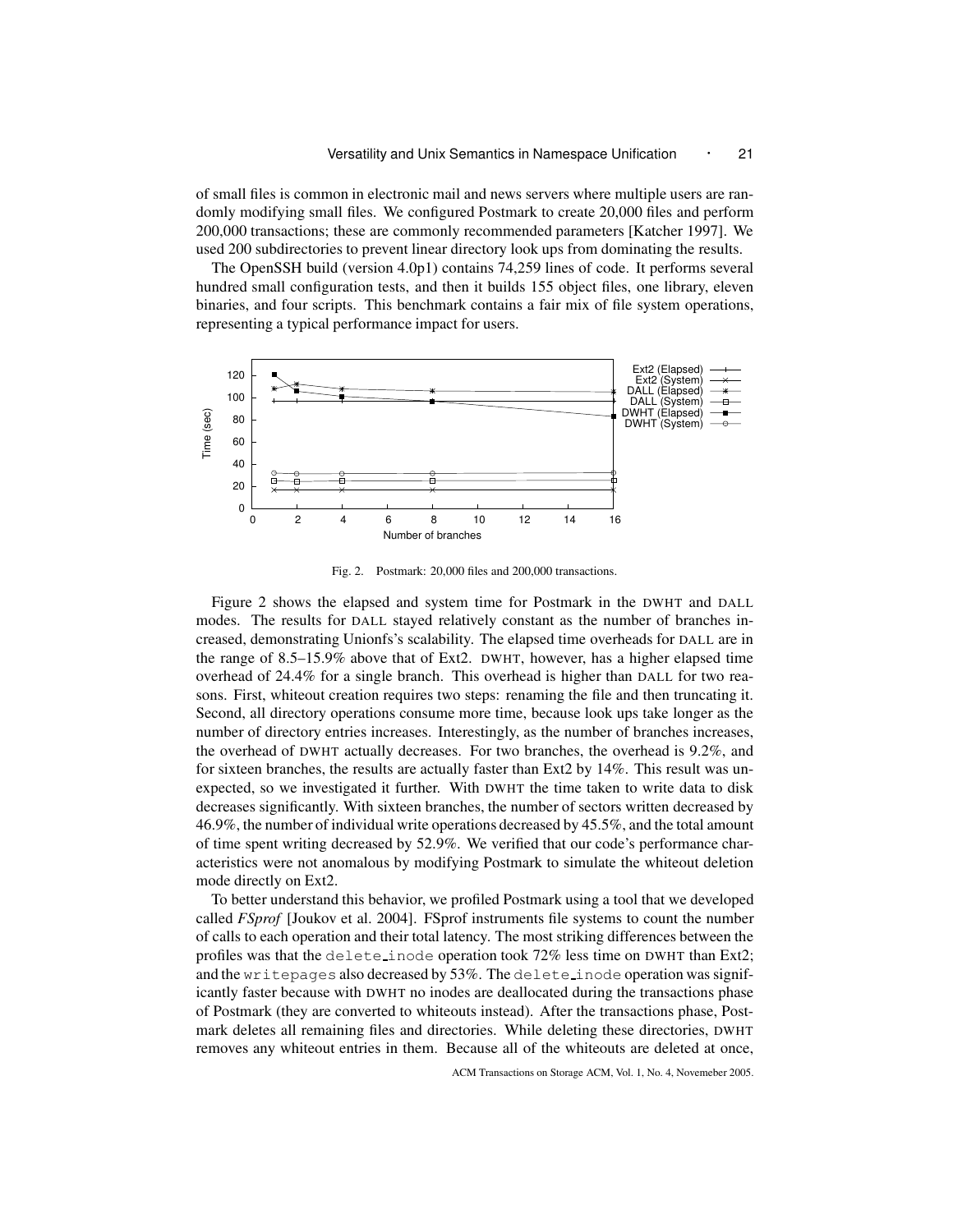the disk blocks containing the inodes only need to be written once because of improved temporal locality.

The behavior of writepages is a bit more complicated. The number of calls to writepages increased, but the time spent decreased. This means that each individual writepage call must have spent less time. The bulk of time in a writepage operation is spent positioning the disk head, so this would indicate that the files within DWHT have better locality than in Ext2. To verify this theory we modified Postmark to record the Ext2 inode numbers of files that were created by Ext2 and Unionfs. Using the Ext2 inode number, we can determine the cylinder group that the file was allocated in. We then computed the number of cylinder groups that  $n$  consecutive operations spanned. If fewer cylinder groups are used, then better locality is exhibited. Figure 3 compares the number of consecutive operations, with the mean number of cylinder groups accessed for DWHT and Ext2. For 80 or more consecutive operations, DWHT used fewer cylinder groups. For 1,000 operations, Ext2 used 50 cylinder groups, whereas DWHT used only 31. Ext2 attempts to create new files in the same cylinder group as their parent directory. Because Postmark creates many files, they do not all fit within a cylinder group and are spread across the disk. After a file is deleted, however, its place can be taken by a new file. In DWHT, on the other hand, files are not deleted, so the full cylinder group cannot be reused. This forces Ext<sub>2</sub> to allocate all of the new files in the same cylinder group, rather than going back to a previously full cylinder group, thereby improving locality.



Fig. 3. Cylinder groups accessed by  $n$  consecutive operations.

The results for all of our OpenSSH compile benchmarks have overheads ranging from 0.2–1.5% for elapsed time and 1.1–6.2% for system time. Postmark and the OpenSSH compile both show that most users are unlikely to notice a performance degradation when using Unionfs.

*Snapshots.* We also ran OpenSSH and Postmark while taking snapshots every 60, 30, and 15 seconds. OpenSSH had an elapsed time overhead of 2.4–3.3% over Ext2 for all intervals. On average, 2.0, 4.0, and 7.1 snapshots were taken for intervals of 60, 30, and 15 seconds, respectively. This demonstrates that Unionfs efficiently performs snapshots for user-like workloads. Table II shows the Postmark results. Elapsed time overheads ranged from 34.4–79.8%. Postmark is a more I/O-intensive workload, and therefore each snapshot causes more data to be copied to the highest-priority branch. Additionally, because each snapshot increases the total number of files, directory operations such as create,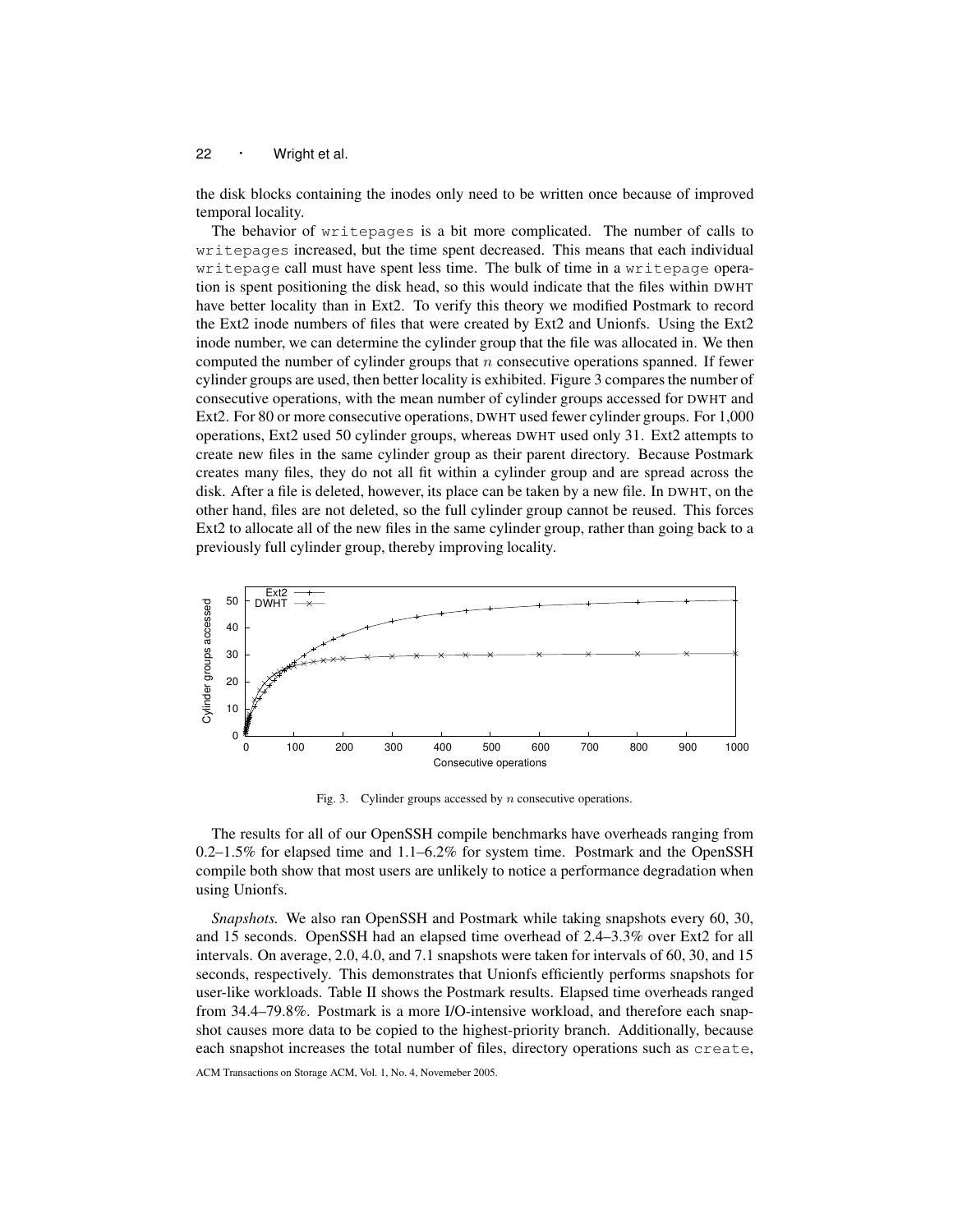unlink, and lookup take more time. This suggests that merging snapshots periodically would be beneficial.

|    | Interval(s) Snapshots   Overhead |       |
|----|----------------------------------|-------|
|    | 12.4                             | 79.8% |
| 30 | 5.1                              | 42.9% |
|    |                                  | 34.4% |

Table II. Postmark with snapshots on Unionfs. Elapsed time overhead is compared to Ext2.

## 6.3 Micro-Benchmarks

Unionfs modifies basic file system operations like lookup, readdir, unlink, and rmdir. We conducted the following three micro-benchmarks on Unionfs to evaluate the overhead of these operations:

- —**STAT** evaluates the overhead of lookup by running stat on each file and directory.
- —**READDIR** reads all the directories using readdir.
- —**UNLINK** evaluates the overhead of the unlink and rmdir operations by unlinking each file in the system (if unlink returns EISDIR, then we use rmdir).

For all of the micro-benchmarks, we used a pre-computed list of files and directories. This avoids using readdir and stat to determine what files or directories to operate on.

We used 100 copies of the OpenSSH 4.0p1 distribution as our data set. The data set had a total of 1,300 directories with 40,000 files that took 472MB of disk space. For the distributed data set, the number of files remained constant, but there were duplicated directories. For the duplicated set, each branch had a copy of all files and directories.

STAT*.* Figure 4 shows the benchmark results for STAT. For a single branch, Unionfs has an overhead of 33.7% over Ext2. This is because Unionfs must look up both the file and its whiteout. A Unionfs lookup operation with a DIST distribution scans all the branches from left to right until it finds the file. So, there is an expected linear increase in the elapsed time by a factor of 2.3 for two branches over a single branch, 4.0 for four branches, 6.8 for eight branches, and 10.8 for sixteen branches. On the other hand, for a DUP data distribution, the overhead for two branches over a single branch is a factor of 2.1, for four branches the overhead is a factor of 7.5, for eight branches the factor of 17.3 times, and for sixteen branches a factor of 32.7. This overhead is mainly caused by look ups on directories. Indeed, if a single directory of 10,000 files is used instead of the OpenSSH data set, then the overhead is 1.2% for two branches and it increases to only 23.9% for sixteen branches, because the lookup procedure terminates after the first branch for files.

Most of this overhead is I/O. With a cold cache, the benchmark took from 5.9–213 seconds. With a warm cache, the benchmark took 0.2 seconds for Ext2, and 0.3–1.6 seconds for Unionfs. We believe that the warm-cache results are closer to most user workloads, because most files are accessed multiple times [Roselli et al. 2000].

READDIR*.* Figure 5 shows the benchmark results for READDIR. For a single branch, Unionfs has an overhead of 38.7% over Ext2. This overhead is due to the additional state that must be maintained, and additional layers of function calls. A Unionfs readdir with a DIST distribution scans all the branches from left to right, listing the contents of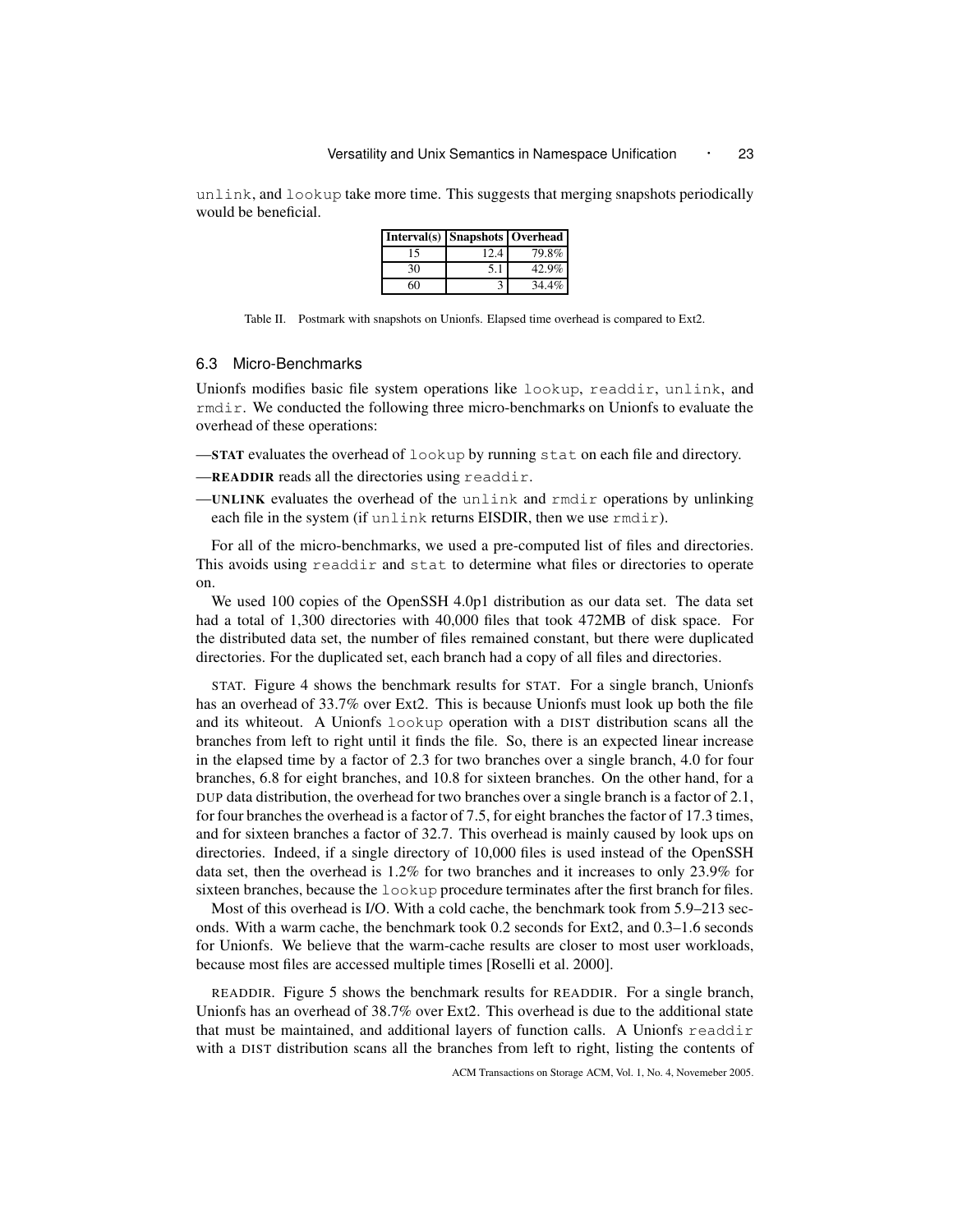

Fig. 4. STAT results.

the directories. Because each underlying directory contains fewer files, it examines the same number of entries as Ext2 (if you ignore duplicated directories), but the disk head must still seek to read each of the  $n$  small directories. So, again there is an expected linear increase in the elapsed time by a factor of 2.5 for two branches over a single branch, 4.3 for four branches, 6.5 for eight branches, and 10.4 for sixteen branches. Similary, for a DUP data distribution, Unionfs must physically read  $n$  directories from the disk for an  $n$ branch configuration. Additionally, the directories will be as large as before and duplicate elimination must be performed. For a single branch, the overhead is 20.8%. The overhead for two branches over a single branch is a factor of 3.7, 7.4 for four branches, 16.1 for eight branches, and 29.5 for sixteen branches.



Fig. 5. READDIR results.

Most of this overhead is I/O. Indeed, to perform the test on sixteen duplicate copies of the data set on Ext2 took 14.0 times as long as to read a single copy. For a sixteen-branch Unionfs configuration with duplicated data, this translates into an overhead of 124.6% over Ext2 with sixteen duplicated data sets. With a cold cache, the benchmark took 5.7– 203 seconds. With a warm cache, the benchmark completed in 0.06 seconds for Ext2, and 0.10–1.45 seconds for Unionfs. We believe that the warm cache performance is closer to user workloads, because directories are usually accessed multiple times.

UNLINK *Benchmark.* Figure 6 shows the benchmark results for our UNLINK microbenchmark. With a DALL configuration on a distributed data set, the mean elapsed time in-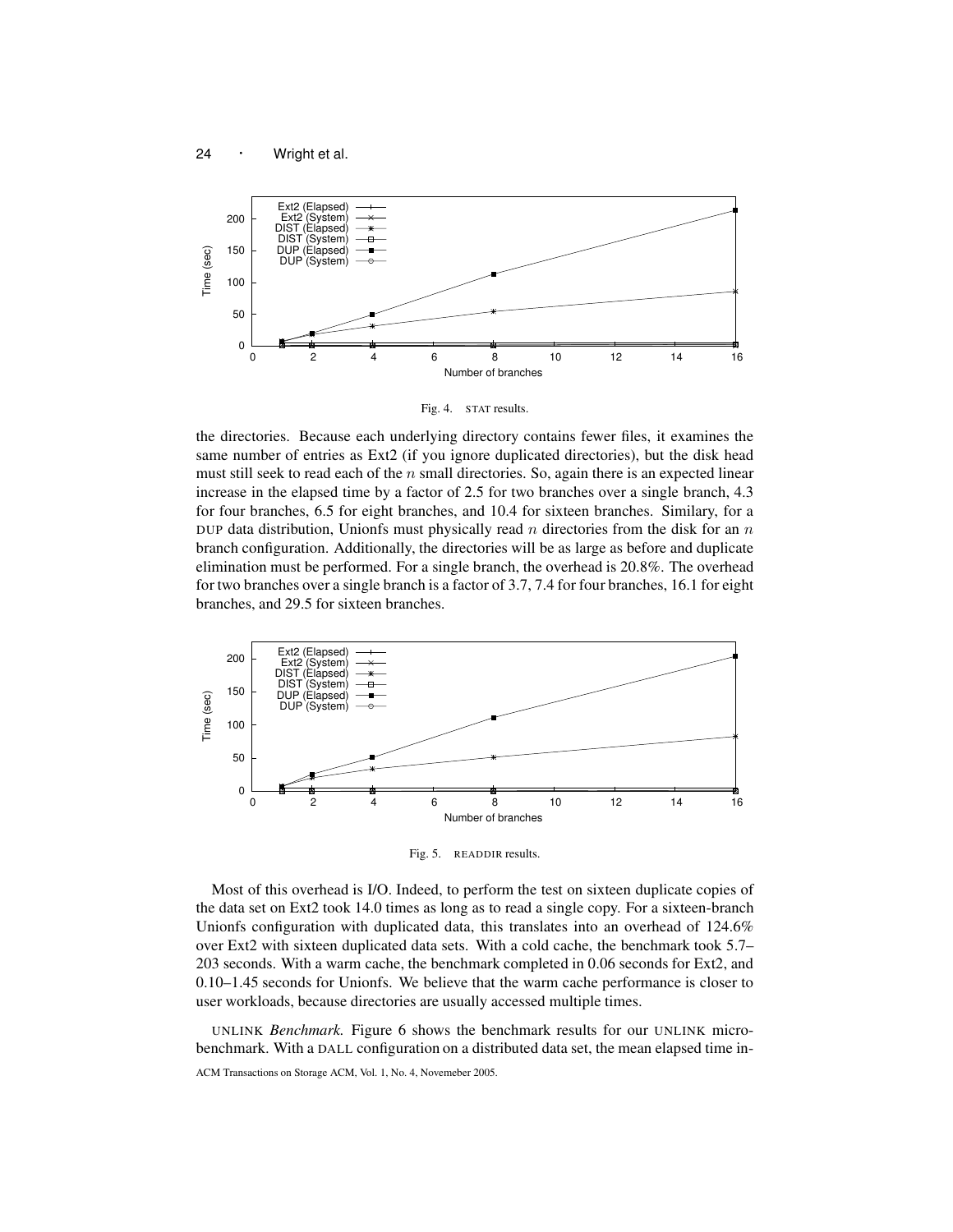creases by 5.0%, from 12.51 secondsfor Ext2 to 13.15 secondsfor a single branch Unionfs. This increase is due to a system time increase from 0.06 seconds to 3.93 seconds. When additional branches are added, the elapsed time increases for three reasons. First,  $100kup$ operations must be performed in branches to the right of the file's first occurrence (which requires reading those entire directories). Second, before removing a directory, Unionfs must read the directory in each branch to ensure that it is empty. Third, directories must be deleted in multiple branches. A union with two branches had a 74% elapsed time overhead when compared to a single branch; four branches were slower by a factor of 2.5; eight branches were slower by a factor of 4.8, and sixteen branches were slower by a factor of 7.3.



Fig. 6. UNLINK results.

With a DWHT configuration, the mean elapsed time increases by 12.32%, from 12.51 seconds to 14.06 seconds; again primarily because of an increase in system time. The reason that DWHT took more time than DALL for this configuration is that it is implemented as a rename, which consists of two distinct directory operations (adding an entry for the new name and removing the old name). Because DALL only performs one directory operation, it uses less time. For additional branches, the elapsed time increases at a slower rate than for DALL. This is because directories do not have to be deleted in all branches, and lookup does not need to be called in lower-priority branches. Overheads over a single branch are 43% for two branches, a factor of 2.3 for four branches, a factor of 4.8 for eight branches, and a factor of 6.9 for sixteen branches. The overhead increases as the number of branches increases because readdir is called to verify that the directory is logically empty (i.e., every lower-level entry has a corresponding higher-priority whiteout).

For a DUP distribution with DALL, the overhead for additional branches is greater than for the DIST data distribution. The increase is caused by three factors. First, to determine if a directory is empty, more entries need to be read. Second, before removing a file, Unionfs must perform lookup operations in all of branches except the leftmost. Third, to delete a single file, unlink must be performed in each branch. For two branches, the elapsed time increases by a factor of 2.5. Most of this overhead, 91%, was caused by additional I/O. For four branches the overhead is a factor of 5.7, for eight branches the overhead is a factor of 13.5, and for sixteen branches, the overhead is a factor of 31.9. The reason for such a high overhead for sixteen branches is that Unionfs must actually perform many operations, including more I/O-bound operations. We constructed a similar benchmark for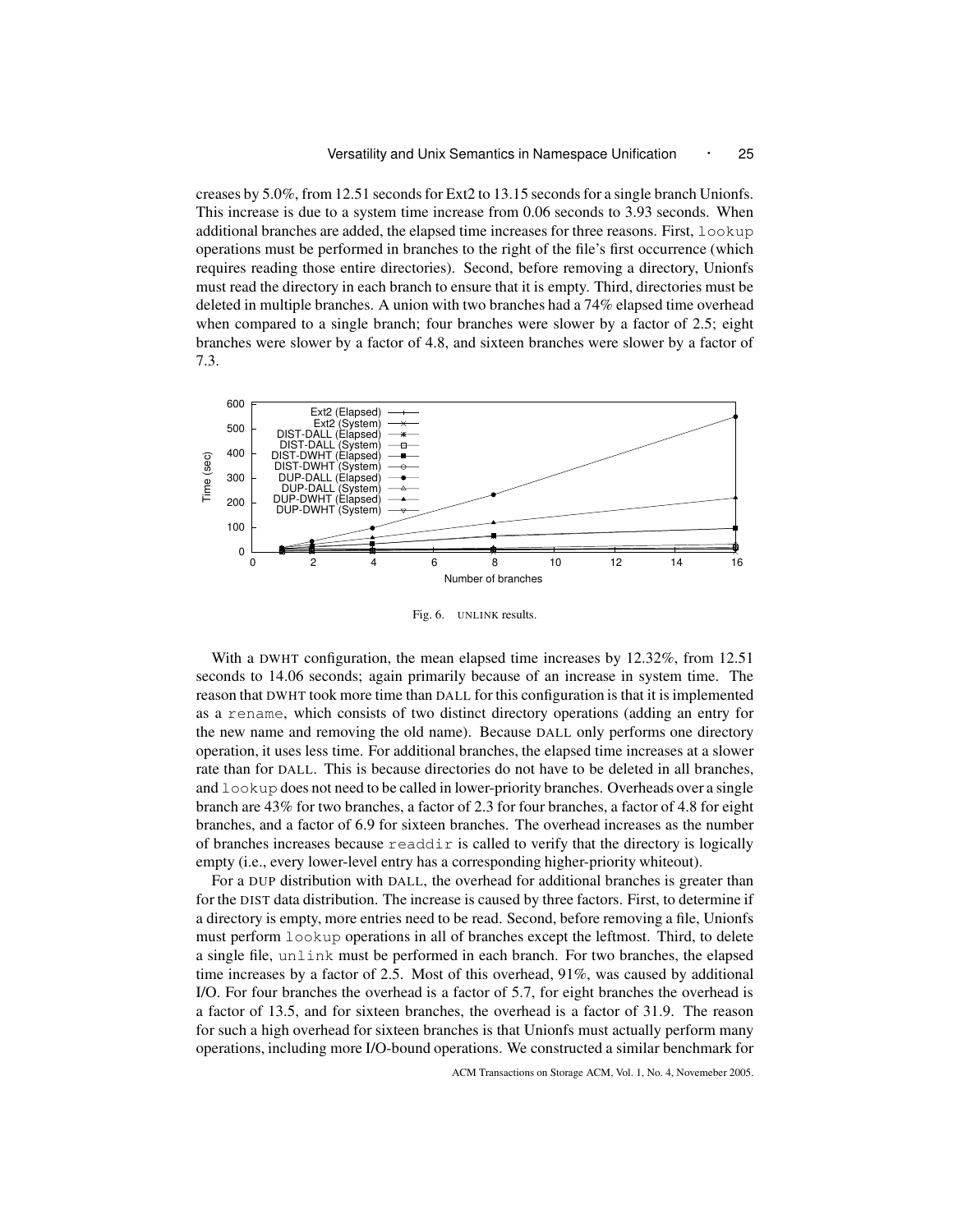Ext2 that removes two, four, eight, and sixteen copies of our data set. The overhead of Unionfs compared to this Ext2 test was 47–83% for 2–16 branches.

With a DWHT configuration, the mean elapsed time increases by 45%, from 12.51 seconds to 18.21 seconds. The overhead over a single branch is 70.9% for two branches, a factor of 3.2 for four branches, a factor of 6.5 for eight branches, and a factor of 12.1 for sixteen branches. The overhead is less than for DALL because lookup and directory operations are not required in lower-priority branches. As the number of branches increases, overhead increases because more directory-reading operations need to be performed to verify that directories are logically empty. When compared to removing the files on Ext2, the overhead is 22.7% for two branches. For four or more branches, DWHT is faster than deleting the files on Ext2, because fewer namespace operations are required. The improvement is 12.6% for four branches, 15.2% for eight branches, and 26.8% for sixteen branches.

The aforementioned benchmarks helped us evaluate the performance of all features that Unionfs provides. Our general-benchmarksshow that Unionfs has small user-visible overheads, even for an I/O-intensive benchmark like Postmark. Our micro-benchmarks bring out the worst case Unionfs operations. We show that Unionfs has acceptable overheads, and for particularly expensive operations illustrate that performing the same underlying operations on multiple copies of the data with a plain Ext2 file system is also expensive.

# 7. CONCLUSIONS

We have designed, implemented, and released Unionfs, a namespace unification file system that is both versatile and adheres to Unix semantics. Our performance evaluation shows that Unionfs has a small overhead for typical user-like workloads, and our microbenchmarks show that Unionfs has acceptable worst-case performance.

Unionfs is the first implementation of an  $n$ -way stackable fan-out unification file system. All underlying branches are directly accessed by Unionfs which allows it to be more intelligent and efficient. Unionfs supports a mix of read-only and read-write branches, features not previously supported on any unification file system. Unionfs also supports the dynamic addition and deletion of any branch of any precedence, whereas previous systems only allowed the highest or lowest precedence branch to be added or removed. Unionfs's flexibility and VFS enhancements allow it to be used for new applications, such as snaphsotting and sandboxing, where namespace unification systems have not previously been applied.

Unionfs has been directly downloaded by thousands users in the last six months, and is widely used in eighteen different Linux distributions, and because of this we have been able to identify and solve previously unidentified problems. For example, Unionfs has efficient in-kernel duplicate elimination with support for NFS. Unionfs also has support for unique and persistent inode numbers with a space overhead less than one quarter of a percent.

Even though operations may fail on any one of the underlying branches, Unionfs maintains Unix semantics. For deletion operations, Unionfs operates from low precedence to high precedence branches in order to leave the user-level view unmodified until the operation is guaranteed to succeed. We carefully ordered operations to return success or failure to the user atomically, and leave the file system in a consistent state.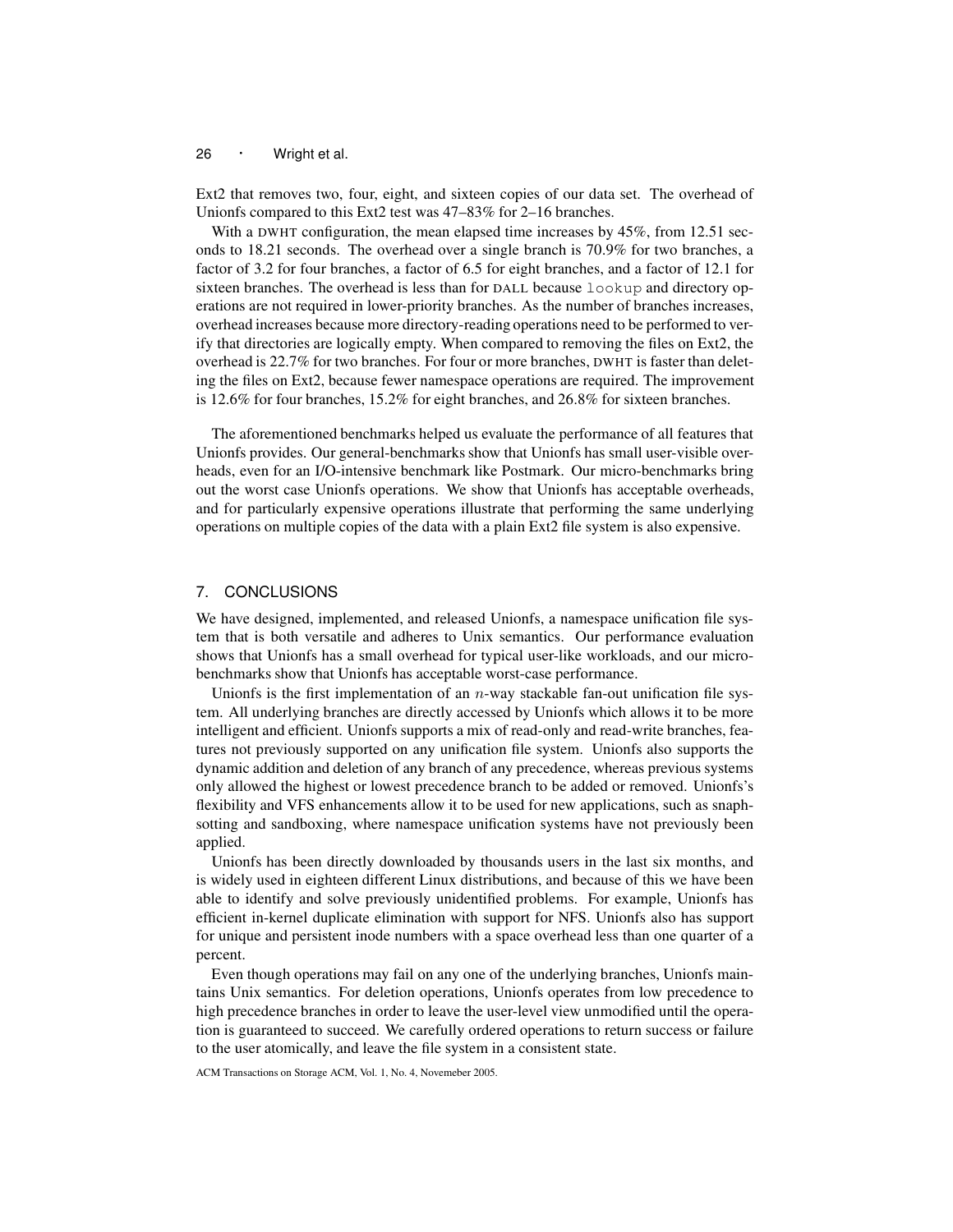#### 7.1 Future Work

For operations that manipulate the namespace, Unionfs currently uses  $O(\sum_{i=1}^n t_i)$  algorithms, where  $t_i$  is time it takes to complete the operation on branch i and n is the number of branches, because operations are performed serially on each branch. With only a handful of branches, this performs reasonably well (as demonstrated in Section 6), but as the number of branches increases performance begins to suffer. This is especially acute when branches are added automatically (e.g., in a snapshotting system). We plan to create a parallelized Unionfs, in which a pool of worker threads will be available to perform operations. Unionfs will begin execution of all operations, and then process the results after they complete. This scheme will allow the individual I/O operations to be interleaved, resulting in performance in  $O(max(t_0, \ldots, t_n))$ . This could be particularly useful if the underlying branches use physically different disks. For read-only operations, like lookup, all of the worker threads can be started at once. However, for some operations like unlink, there will be a small number of synchronization points at which the next operation depends on the result of the previous operation (e.g, a whiteout should be created only if there are read-only–file-system errors).

Unionfs maintains handles to lower-level file system objects in the private data of its in-kernel structures. Currently, accessing the underlying file systems causes cache incoherences with Unionfs because objects may cease to exist or be inserted without Unionfs's knowledge. Our revalidation method refreshes Unionfs's caches when branches are added or removed. We plan to extend the revalidation method to verify that an object (and its parent's), are kept up-to-date. If a lower-level object (or its parent) changes, then we will refresh the Unionfs cache.

For operations on file data, Unionfs is completely bypassed and the lower-level file system is consulted. This method of accessing data yields performance equal to that of the to the lower-level file system for memory-mapped operations, and performance quite close to the lower-level file system for standard read and write operations. Additionally, because data is only cached at the lower-level there are fewer cache coherency issues. Unfortunately, Unionfs is not notified of memory-mapped writes in this architecture, therefore writable shared mappings can be changed after a snapshot. We will improve Unionfs to use its own set of memory-mapping operations, so that it is notified of all memorymapped writes. To ensure that performance is not hurt, we will use a *page flipping* technique so that caching is only performed on the Unionfs level. There are also two implementation details that motivate us to move to using our own memory-mapped operations. First, the /proc file system on Linux uses the memory-mapped region of the current executable to return its pathname, so the lower-level path name is returned when reading from /proc/self/exe. Second, the sendfile system call requires a matching file structure and address space structure. As Unionfs presently has no address space structure, we cannot properly implement sendfile, which is required for loop device mounts and improves performance for Web and NFS servers.

Unionfs's persistent inode maps provide the basis for NFS file handles that will survive remounts and reboots. To support persistent NFS file handles, Unionfs must be modified to read the lower-level inode in our own read inode operation, and to find the parent of a given directory. Reading the lower-level inode is a relatively straightforward change. Determining the parent of a directory is more difficult, because each Unionfs directory maps to several lower-level directories. Unionfs can obtain a properly initialized and connected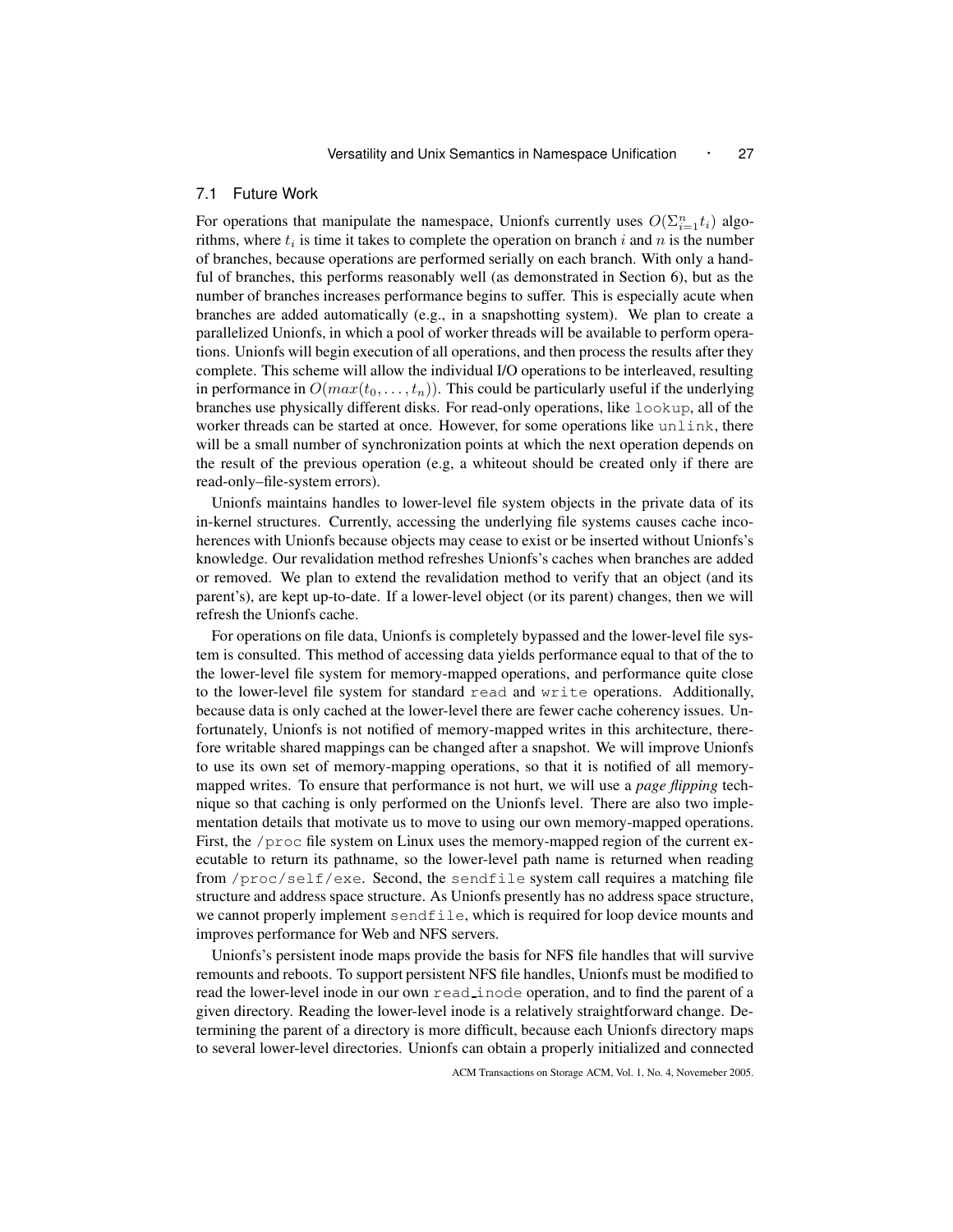dentry from an inode using the following method. The basic idea is to walk from a given inode up to the Unionfs root, and then walk back down to the proper dentry. First, using the Unionfs inode number and the forward map, Unionfs can get the lower-level inode. Given this inode, Unionfs can look up .. to obtain the lower-level parent. We can then use the reverse map to obtain the Unionfs inode number. This process is repeated until we find the root Unionfs inode. After we obtain the root Unionfs inode, we can walk back down the path to populate each directory entry by reading the parent directory to find the child entries (this type of search is similar to how the generic Linux export operations).

Finally, there are two features that we have described in our design, but have not yet implemented: (1) a  $f \leq k$  program for Unionfs, (2) creating a state file during rename for fsck. We plan to implement these features in the future.

#### ACKNOWLEDGMENTS

This work was partially made possible by an NSF CAREER award EIA-0133589, NSF Trusted Computing Award CCR-0310493, and HP/Intel gifts numbers 87128 and 88415.1.

Software and documentation are available from http://unionfs.filesystems.org. The source code for all benchmarks and the scripts we used in the evaluation section are available at www.fsl.cs.sunysb.edu/˜cwright/unionfs-tos/.

#### REFERENCES

AT&T Bell Laboratories 1995. *Plan 9 – Programmer's Manual*. AT&T Bell Laboratories.

- ELLARD, D. AND SELTZER, M. 2003. NFS Tricks and Benchmarking Traps. In *Proceedings of the Annual USENIX Technical Conference, FREENIX Track*. San Antonio, TX, 101–114.
- FLOURIS, M. D. AND BILAS, A. 2004. Clotho: Transparent Data Versioning at the Block I/O Level. In *Proceedings of the 12th NASA Goddard, 21st IEEE Conference on Mass Storage Systems and Technologies (MSST 2004)*. College Park, Maryland, 315–328.
- FRASER, T., BADGER, L., AND FELDMAN, M. 1999. Hardening COTS Software with Generic Software Wrappers. In *Proceedings of the 1999 IEEE Symposium on Security and Privacy*. 2–16.
- GUY, R. G., HEIDEMANN, J. S., MAK, W., PAGE JR., T. W., POPEK, G. J., AND ROTHMEIER, D. 1990. Implementation of the Ficus replicated file system. In *Proceedings of the Summer USENIX Technical Conference*. 63–71.
- HEIDEMANN, J. S. AND POPEK, G. J. 1994. File system development with stackable layers. *ACM Transactions on Computer Systems 12,* 1 (February), 58–89.
- HENDRICKS, D. 1990. A Filesystem For Software Development. In *Proceedings of the USENIX Summer Conference*. Anaheim, CA, 333–340.
- HITZ, D., LAU, J., AND MALCOLM, M. 1994. File System Design for an NFS File Server Appliance. In *Proceedings of the USENIX Winter Technical Conference*. San Francisco, CA, 235–245.
- JOUKOV, N., WRIGHT, C. P., AND ZADOK, E. 2004. FSprof: An In-Kernel File System Operations Profiler. Tech. Rep. FSL-04-06, Computer Science Department, Stony Brook University. November. www.fsl.cs.sunysb.edu/docs/aggregate˙stats-tr/aggregate˙stats.pdf.
- KAMP, P. H. AND WATSON, R. N. M. 2000. Jails: Confining the omnipotent root. In *Proceedings of the Second International System Administration and Networking Conference (SANE2000)*. Maastricht, The Netherlands.
- KATCHER, J. 1997. PostMark: A New Filesystem Benchmark. Tech. Rep. TR3022, Network Appliance. www.netapp.com/tech˙library/3022.html.
- KORN, D. G. AND KRELL, E. 1990. A New Dimension for the Unix File System. *Software-Practice and Experience*, 19–34.
- MCKUSICK, M. K. AND GANGER, G. R. 1999. Soft Updates: A technique for eliminating most synchronous writes in the fast filesystem. In *Proceedings of the Annual USENIX Technical Conference, FREENIX Track*. Monterey, CA, 1–18.